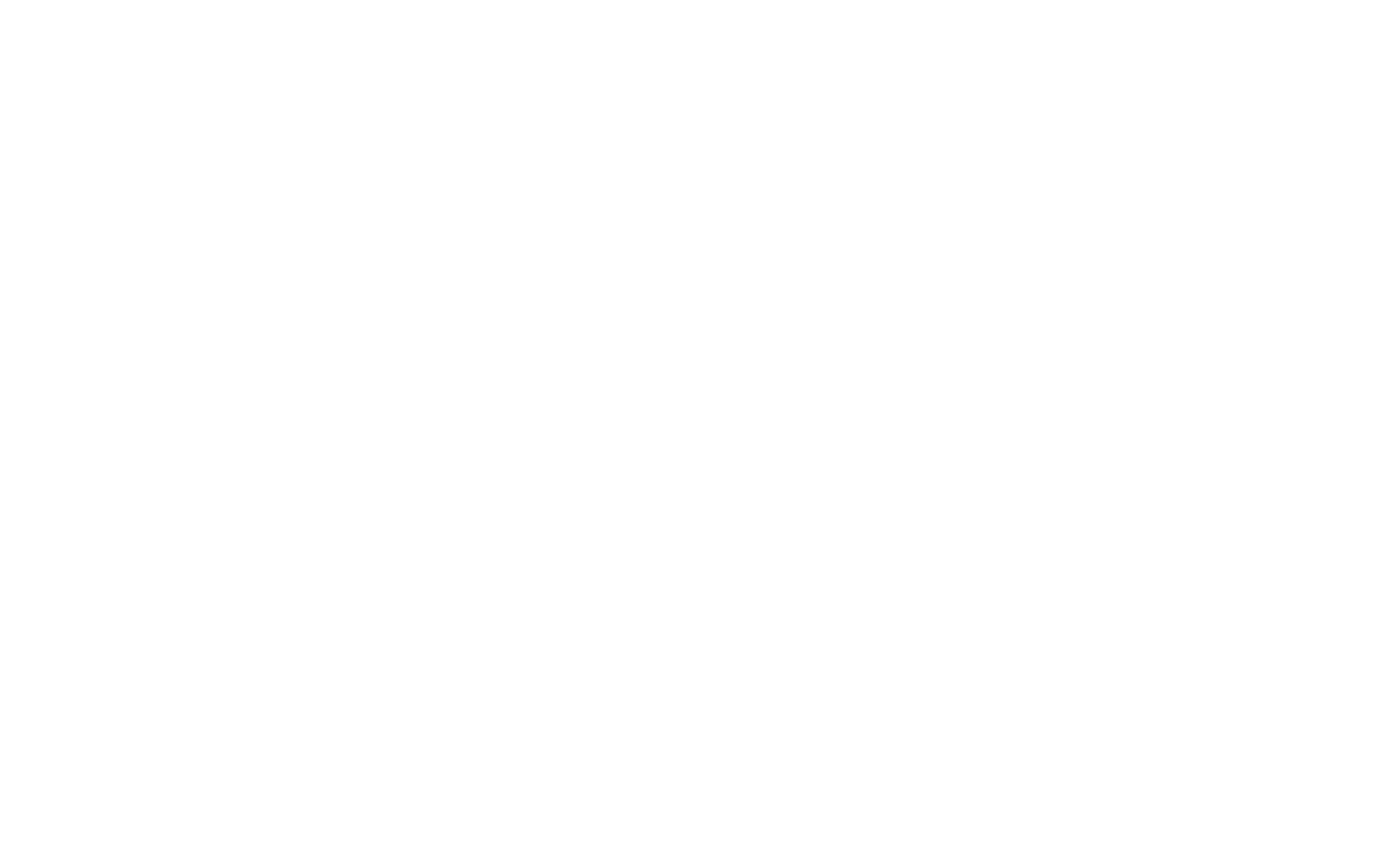# **CONECUH COUNTY SCHOOLS**

| <b>POSITION</b>               | <b>CONTRACT/DAYS</b> |
|-------------------------------|----------------------|
| 9 MONTH EMPLOYEE (BUS DRIVER) | 182                  |
| <b>9 MONTH EMPLOYEE</b>       | 187                  |
| <b>10 MONTH EMPLOYEE</b>      | 202                  |
| <b>10.5 MONTH EMPLOYEE</b>    | 212                  |
| <b>11 MONTH EMPLOYEE</b>      | 222                  |
| <b>12 MONTH EMPLOYEE</b>      | 240                  |

THIS DOCUMENT IS INTENDED TO SERVE AS A SALARY GUIDE, ACTUAL SALARIES MAY VARY AND ARE DEPENDENT UPON BOARD APPROVAL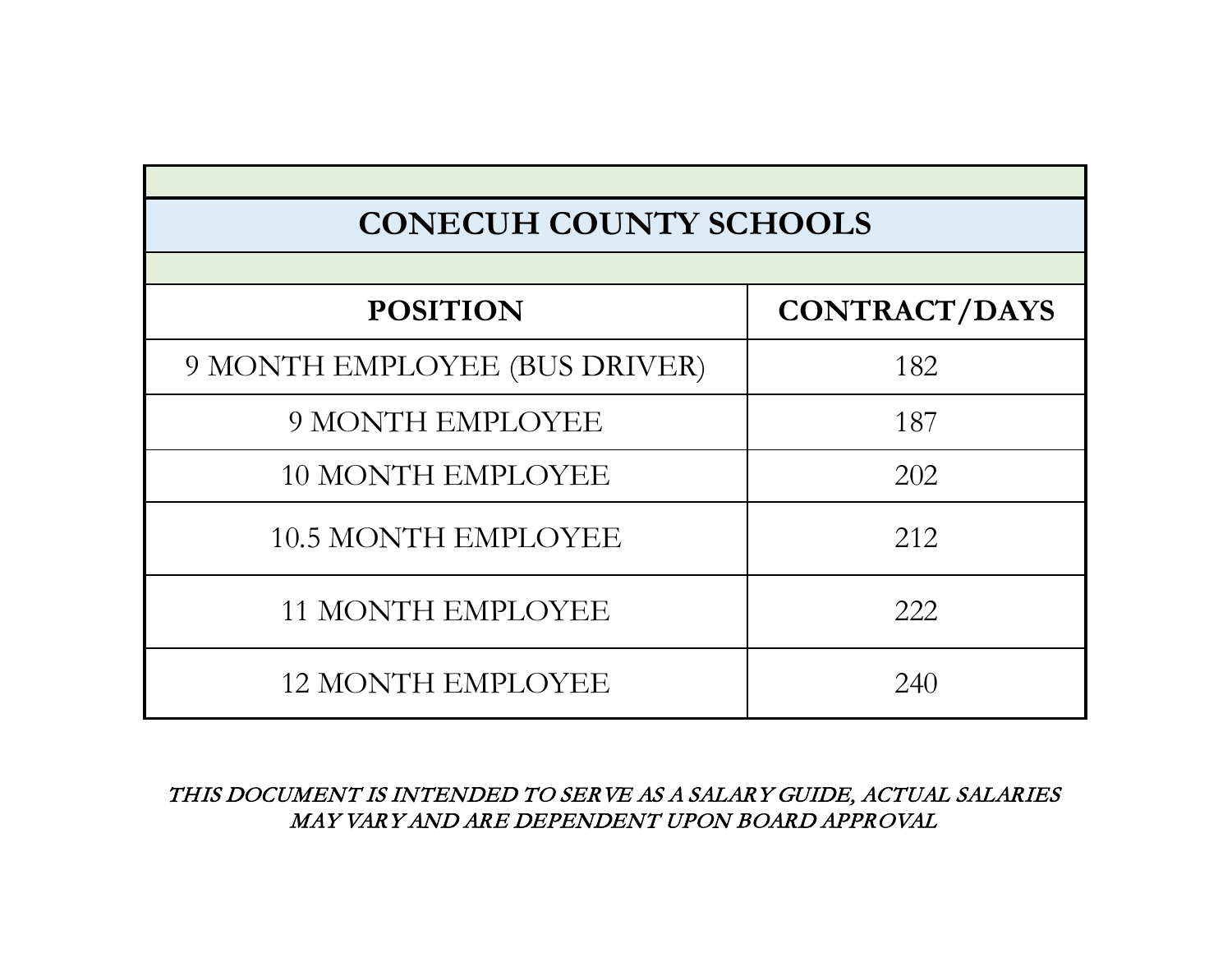| <b>CONECUH COUNTY BOARD OF EDUCATION</b>                                                   |    |        |       |                                           |       |        |       |        |       |        |
|--------------------------------------------------------------------------------------------|----|--------|-------|-------------------------------------------|-------|--------|-------|--------|-------|--------|
|                                                                                            |    |        |       | FY 2021 CLASSROOM TEACHER SALARY SCHEDULE |       |        |       |        |       |        |
| <b>PUBLIC SCHOOL EXPERIENCE</b>                                                            |    |        |       |                                           |       |        |       |        |       |        |
| 9 - MONTH CERTIFIED (187 DAY CONTRACT)                                                     |    |        |       |                                           |       |        |       |        |       |        |
| <b>Bachelor's</b><br>Master's<br><b>6Y</b><br><b>Non-Degree</b><br>Experience<br>Doctorate |    |        |       |                                           |       |        |       |        |       |        |
| $<$ 3 YRS (0-2)                                                                            | \$ | 40,873 | $\$\$ | 47,001                                    | $\$\$ | 50,681 | $\$\$ | 54,359 | \$    | 40,873 |
| $<$ 6 YRS (3-5)                                                                            | \$ | 44,956 | $\$\$ | 51,699                                    | $\$\$ | 55,745 | $\$\$ | 59,794 | $\$\$ | 44,956 |
| $<$ 9 YRS (6-8)                                                                            | \$ | 46,926 | $\$\$ | 53,964                                    | $\$\$ | 58,203 | $\$\$ | 62,411 |       | 46,926 |
| $<$ 12 YRS (9-11)                                                                          | \$ | 47,554 | $\$\$ | 54,688                                    | \$    | 58,970 | $\$\$ | 63,249 | \$    | 47,554 |
| $<$ 15 YRS (12-14)                                                                         | \$ | 48,419 | $\$\$ | 55,680                                    | $\$\$ | 60,038 | \$    | 64,399 | \$    | 48,419 |
| $<$ 18 YRS (15-17)                                                                         | \$ | 49,523 | $\$\$ | 56,952                                    | $\$\$ | 61,409 | \$    | 65,863 | \$    | 49,523 |
| $<$ 21 YRS (18-20)                                                                         | \$ | 50,162 | \$    | 57,685                                    | $\$\$ | 62,200 | \$    | 66,717 | \$    | 50,162 |
| $<$ 24 YRS (21-23)                                                                         | \$ | 50,803 | $\$\$ | 58,424                                    | $\$\$ | 62,995 | $\$\$ | 67,569 | \$    | 50,803 |
| $<$ 27 YRS (24-26)                                                                         | \$ | 51,408 | $\$\$ | 59,029                                    | $\$\$ | 63,603 | \$    | 68,175 | \$    | 51,408 |
| $27 + YRS$                                                                                 | \$ | 52,015 | $\$\$ | 59,637                                    | \$    | 64,209 | \$    | 68,780 |       | 52,015 |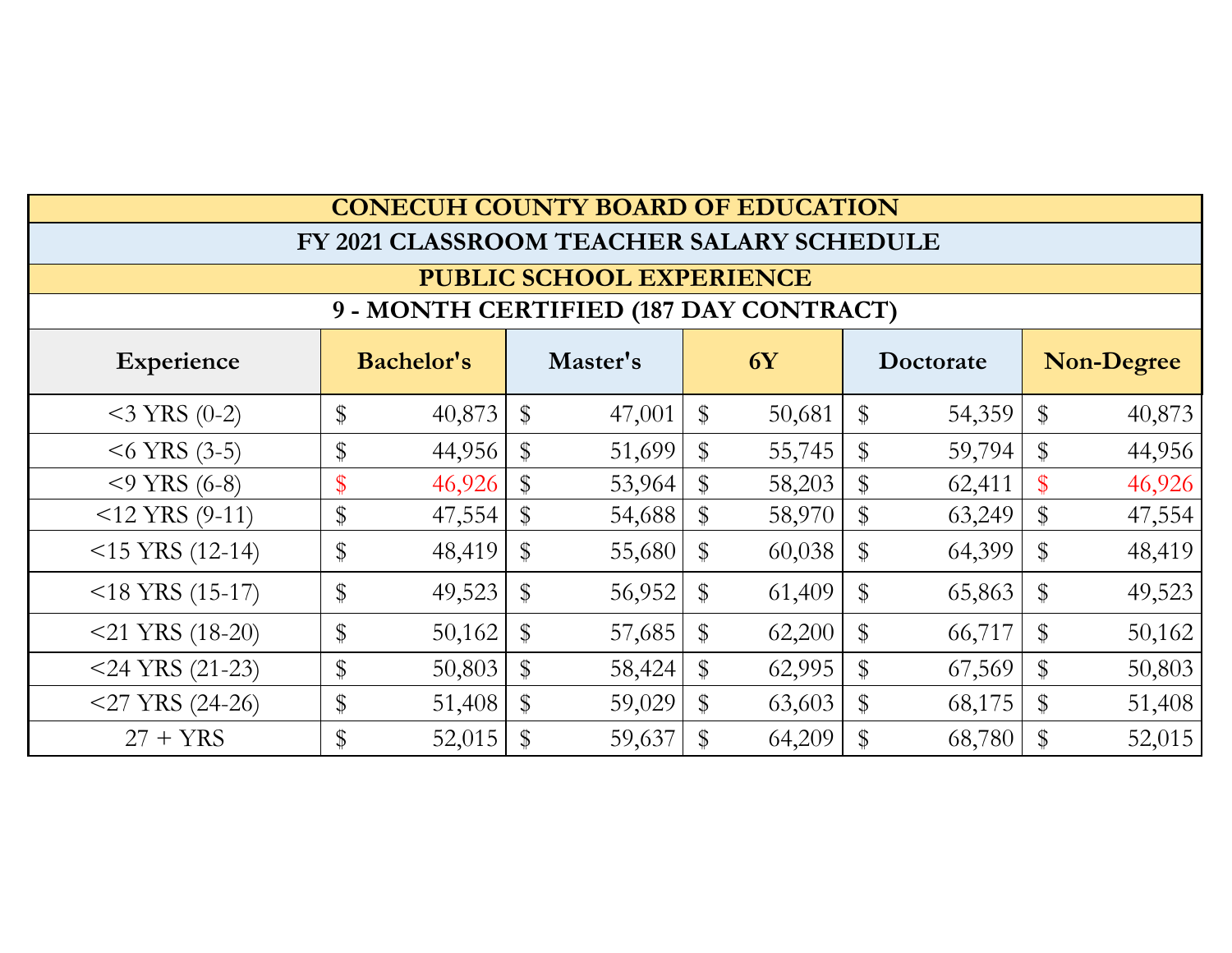| <b>CONECUH COUNTY BOARD OF EDUCATION</b> |       |                   |       |          |    |                                           |              |           |                           |                   |
|------------------------------------------|-------|-------------------|-------|----------|----|-------------------------------------------|--------------|-----------|---------------------------|-------------------|
|                                          |       |                   |       |          |    | FY 2021 CLASSROOM TEACHER SALARY SCHEDULE |              |           |                           |                   |
| <b>PUBLIC SCHOOL EXPERIENCE</b>          |       |                   |       |          |    |                                           |              |           |                           |                   |
| 10 - MONTH CERTIFIED (202 DAY CONTRACT)  |       |                   |       |          |    |                                           |              |           |                           |                   |
| Experience                               |       | <b>Bachelor's</b> |       | Master's |    | <b>6Y</b>                                 |              | Doctorate |                           | <b>Non-Degree</b> |
| $<$ 3 YRS (0-2)                          | \$    | 44,150            | \$    | 50,772   | \$ | 54,746                                    | $\$\$        | 58,719    | \$                        | 44,150            |
| $<$ 6 YRS (3-5)                          | \$    | 48,563            | $\$\$ | 55,848   | \$ | 60,217                                    | $\mathbb{S}$ | 64,590    | $\mathbb{S}$              | 48,563            |
| $<$ 9 YRS (6-8)                          | \$    | 50,690            | \$    | 58,291   | \$ | 62,870                                    |              | 67,417    | $\mathbb{S}$              | 50,690            |
| $<$ 12 YRS (9-11)                        | \$    | 51,369            | \$    | 59,074   | \$ | 63,700                                    | $\$\$        | 68,322    | \$                        | 51,369            |
| $<$ 15 YRS (12-14)                       | \$    | 52,303            | $\$\$ | 60,146   | \$ | 64,854                                    |              | 69,564    | $\$\,$                    | 52,303            |
| $<$ 18 YRS (15-17)                       | \$    | 53,496            | \$    | 61,521   | \$ | 66,334                                    |              | 71,146    | $\boldsymbol{\mathsf{S}}$ | 53,496            |
| $<$ 21 YRS (18-20)                       | \$    | 54,186            | \$    | 62,312   | \$ | 67,189                                    |              | 72,068    | \$                        | 54,186            |
| $<$ 24 YRS (21-23)                       | \$    | 54,879            | \$    | 63,110   | \$ | 68,048                                    |              | 72,988    | \$                        | 54,879            |
| $<$ 27 YRS (24-26)                       | \$    | 55,532            | $\$\$ | 63,764   | \$ | 68,704                                    | $\$\$        | 73,643    | $\mathfrak{P}$            | 55,532            |
| $27 + YRS$                               | $\$\$ | 56,186            | \$    | 64,420   | \$ | 69,359                                    |              | 74,298    |                           | 56,186            |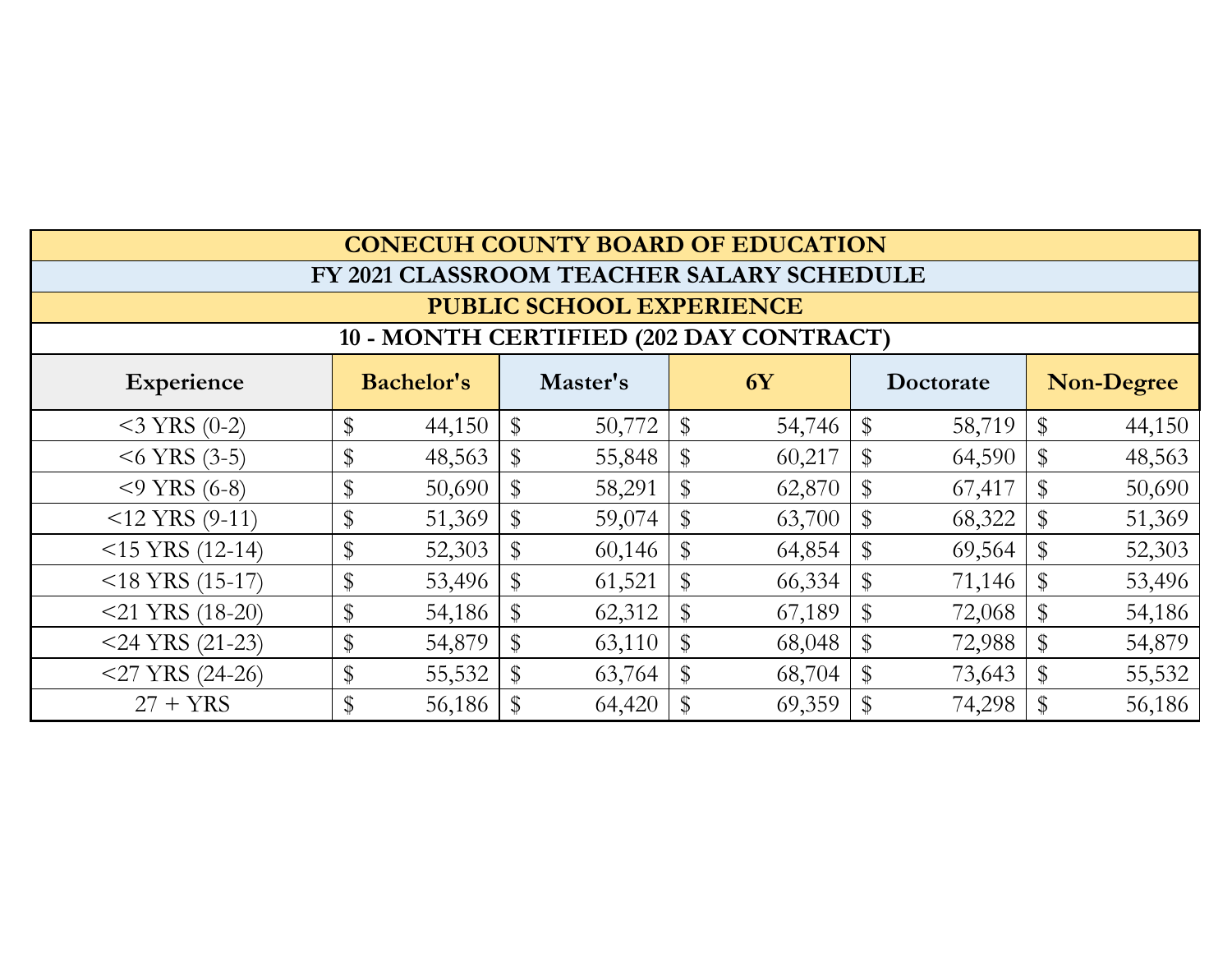| <b>CONECUH COUNTY BOARD OF EDUCATION</b>                                                          |                                           |        |                            |        |              |        |              |        |              |        |
|---------------------------------------------------------------------------------------------------|-------------------------------------------|--------|----------------------------|--------|--------------|--------|--------------|--------|--------------|--------|
|                                                                                                   | FY 2021 CLASSROOM TEACHER SALARY SCHEDULE |        |                            |        |              |        |              |        |              |        |
| <b>PUBLIC SCHOOL EXPERIENCE</b>                                                                   |                                           |        |                            |        |              |        |              |        |              |        |
| 10.5 - MONTH CERTIFIED (212 DAY CONTRACT)                                                         |                                           |        |                            |        |              |        |              |        |              |        |
| <b>Bachelor's</b><br>Master's<br><b>6Y</b><br><b>Non-Degree</b><br>Doctorate<br><b>Experience</b> |                                           |        |                            |        |              |        |              |        |              |        |
| $<$ 3 YRS (0-2)                                                                                   | \$                                        | 46,337 | $\mathbb{S}$               | 53,285 | $\$\$        | 57,455 | \$           | 61,625 | $\$\$        | 46,337 |
| $<$ 6 YRS (3-5)                                                                                   | \$                                        | 50,966 | $\$\$                      | 58,612 |              | 63,198 | \$           | 67,789 |              | 50,966 |
| $<$ 9 YRS (6-8)                                                                                   | \$                                        | 53,199 | $\$\$                      | 61,177 | $\mathbb{S}$ | 65,984 | \$           | 70,754 | $\mathbb{S}$ | 53,199 |
| $<12$ YRS (9-11)                                                                                  | \$                                        | 53,910 | \$                         | 62,000 |              | 66,853 | \$           | 71,705 |              | 53,910 |
| $<$ 15 YRS (12-14)                                                                                | \$                                        | 54,892 | \$                         | 63,122 | $\mathbb S$  | 68,065 | $\$\$        | 73,008 | $\mathbb S$  | 54,892 |
| $<$ 18 YRS (15-17)                                                                                | \$                                        | 56,144 | $\$\$                      | 64,566 |              | 69,619 | $\mathbb{S}$ | 74,668 | $\mathbb{S}$ | 56,144 |
| $<$ 21 YRS (18-20)                                                                                | \$                                        | 56,869 | $\boldsymbol{\mathsf{\$}}$ | 65,397 | $\mathbb{S}$ | 70,516 | \$           | 75,636 |              | 56,869 |
| $<$ 24 YRS (21-23)                                                                                | \$                                        | 57,595 | \$                         | 66,234 | $\mathbb S$  | 74,418 | $\mathbb{S}$ | 76,601 | $\mathbb{S}$ | 57,595 |
| $<$ 27 YRS (24-26)                                                                                | \$                                        | 58,281 | \$                         | 66,921 |              | 72,106 | \$           | 77,290 |              | 58,281 |
| $27 + YRS$                                                                                        | \$                                        | 58,968 |                            | 67,608 |              | 72,792 |              | 77,976 |              | 58,968 |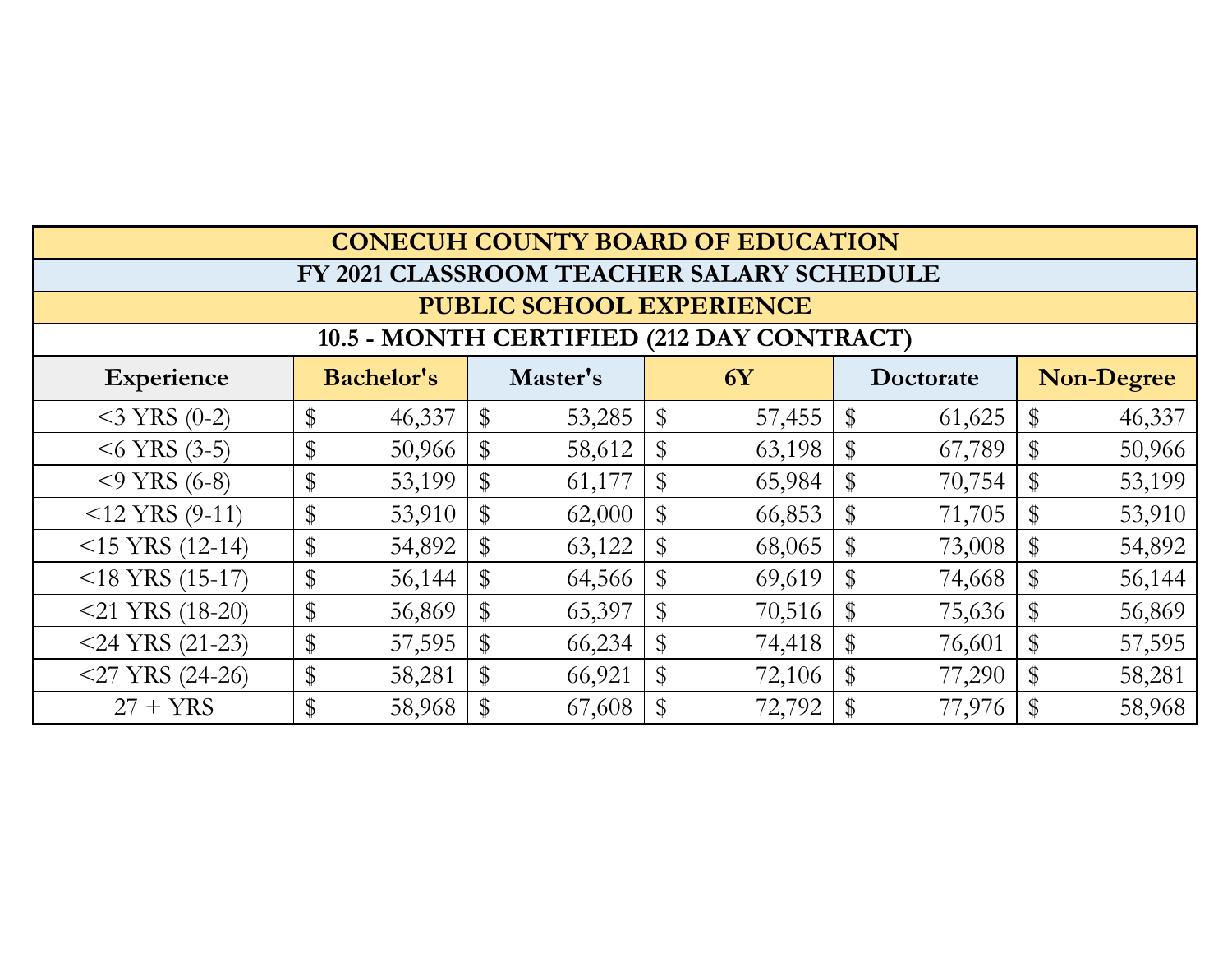| <b>CONECUH COUNTY BOARD OF EDUCATION</b>                                                   |    |        |       |        |              |                                           |              |        |              |        |
|--------------------------------------------------------------------------------------------|----|--------|-------|--------|--------------|-------------------------------------------|--------------|--------|--------------|--------|
|                                                                                            |    |        |       |        |              | FY 2021 CLASSROOM TEACHER SALARY SCHEDULE |              |        |              |        |
| <b>PUBLIC SCHOOL EXPERIENCE</b>                                                            |    |        |       |        |              |                                           |              |        |              |        |
| 11 - MONTH CERTIFIED (222 DAY CONTRACT)                                                    |    |        |       |        |              |                                           |              |        |              |        |
| <b>Bachelor's</b><br>Master's<br><b>6Y</b><br><b>Non-Degree</b><br>Experience<br>Doctorate |    |        |       |        |              |                                           |              |        |              |        |
| $<$ 3 YRS (0-2)                                                                            | \$ | 48,522 | \$    | 55,798 | $\$\$        | 60,166                                    | \$           | 64,532 | $\$\$        | 48,522 |
| $<$ 6 YRS (3-5)                                                                            | \$ | 53,372 | \$    | 61,376 | $\$\$        | 66,179                                    | \$           | 70,986 | $\mathbb{S}$ | 53,372 |
| $<$ 9 YRS (6-8)                                                                            | \$ | 55,708 | \$    | 64,062 |              | 69,096                                    | \$           | 74,092 |              | 55,708 |
| $<$ 12 YRS (9-11)                                                                          | \$ | 56,454 | \$    | 64,924 | \$           | 70,008                                    | \$           | 75,087 | $\$\$        | 56,454 |
| $<$ 15 YRS (12-14)                                                                         | \$ | 57,481 | $\$\$ | 66,100 | \$           | 71,276                                    | $\mathbb{S}$ | 76,451 | $\$\$        | 57,481 |
| $<$ 18 YRS (15-17)                                                                         | \$ | 58,792 | \$    | 67,611 | $\$\$        | 72,902                                    | \$           | 78,190 | \$           | 58,792 |
| $<$ 21 YRS (18-20)                                                                         | \$ | 59,552 | \$    | 68,482 | \$           | 73,842                                    | \$           | 79,204 | \$           | 59,552 |
| $<$ 24 YRS (21-23)                                                                         | \$ | 60,312 | \$    | 69,359 | $\$\$        | 74,785                                    | \$           | 80,214 | $\$\$        | 60,312 |
| $<$ 27 YRS (24-26)                                                                         | \$ | 61,029 | \$    | 70,077 | $\mathbb{S}$ | 75,507                                    | \$           | 80,935 | \$           | 61,029 |
| $27 + YRS$                                                                                 | \$ | 61,749 | \$    | 70,797 | \$           | 76,226                                    | \$           | 81,654 |              | 61,749 |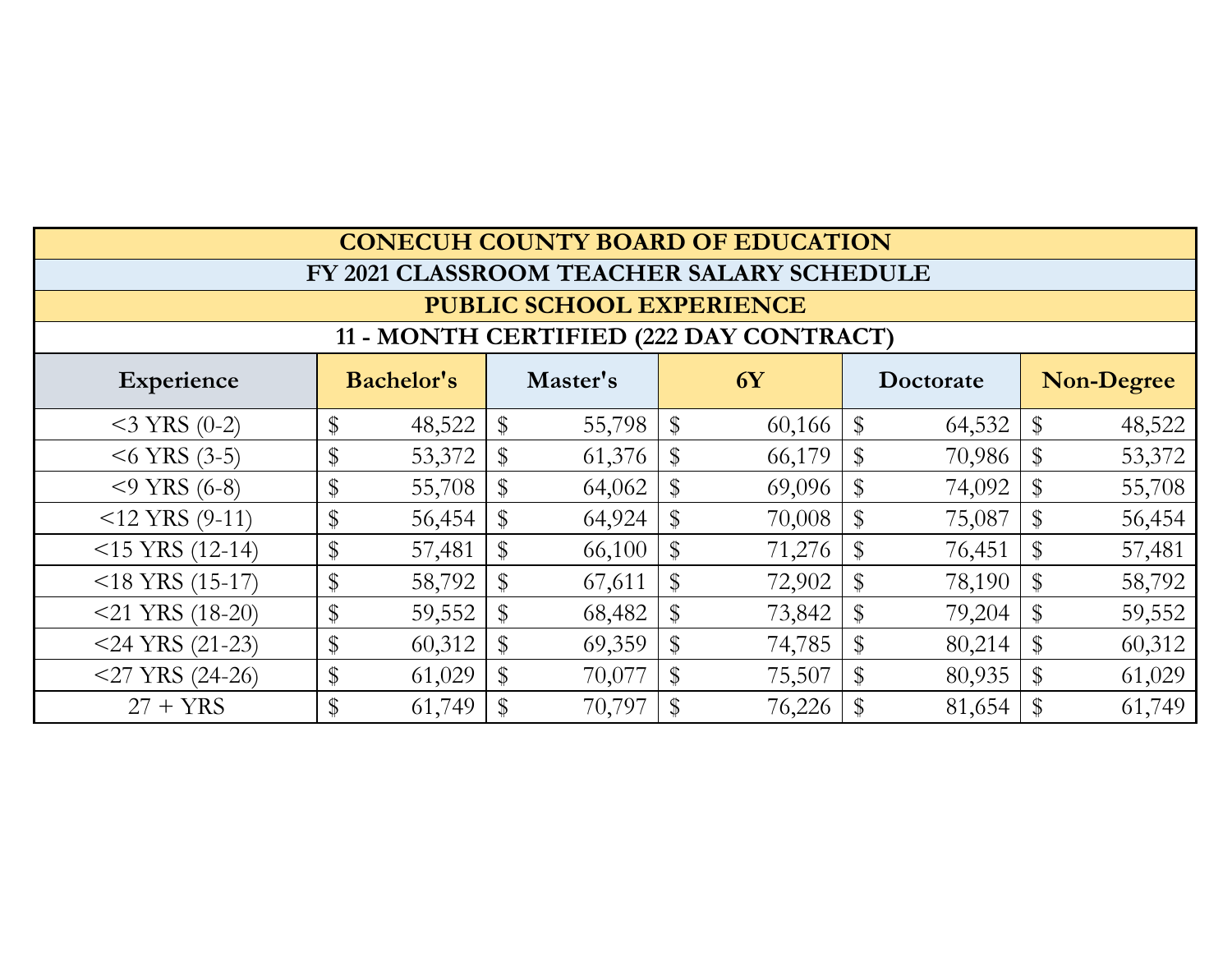| <b>CONECUH COUNTY BOARD OF EDUCATION</b>                                                   |    |        |       |                                           |             |        |                           |        |    |        |
|--------------------------------------------------------------------------------------------|----|--------|-------|-------------------------------------------|-------------|--------|---------------------------|--------|----|--------|
|                                                                                            |    |        |       | FY 2021 CLASSROOM TEACHER SALARY SCHEDULE |             |        |                           |        |    |        |
| <b>PUBLIC SCHOOL EXPERIENCE</b>                                                            |    |        |       |                                           |             |        |                           |        |    |        |
| 12 - MONTH CERTIFIED (240 DAY CONTRACT)                                                    |    |        |       |                                           |             |        |                           |        |    |        |
| <b>Bachelor's</b><br>Master's<br><b>6Y</b><br><b>Non-Degree</b><br>Experience<br>Doctorate |    |        |       |                                           |             |        |                           |        |    |        |
| $<$ 3 YRS (0-2)                                                                            | \$ | 52,457 | \$    | 60,322                                    | $\$\$       | 65,044 | $\boldsymbol{\mathsf{S}}$ | 69,765 | \$ | 52,457 |
| $<$ 6 YRS (3-5)                                                                            | \$ | 57,698 | $\$\$ | 66,353                                    | $\$\$       | 71,545 | $\$\$                     | 76,742 | \$ | 57,698 |
| $<$ 9 YRS (6-8)                                                                            | \$ | 60,224 | \$    | 69,257                                    |             | 74,698 | \$                        | 80,099 | \$ | 60,224 |
| $<$ 12 YRS (9-11)                                                                          | \$ | 61,031 | \$    | 70,188                                    | $\mathbb S$ | 75,684 | $\mathbb{S}$              | 81,176 | \$ | 61,031 |
| $<$ 15 YRS (12-14)                                                                         | \$ | 62,141 | $\$\$ | 71,460                                    |             | 77,055 | $\mathbb{S}$              | 82,650 | \$ | 62,141 |
| $<$ 18 YRS (15-17)                                                                         | \$ | 63,559 | $\$\$ | 73,093                                    | $\$\$       | 78,813 | \$                        | 84,530 | \$ | 63,559 |
| $<$ 21 YRS (18-20)                                                                         | \$ | 64,380 | \$    | 74,034                                    |             | 79,828 | $\$\$                     | 85,625 | \$ | 64,380 |
| $<$ 24 YRS (21-23)                                                                         | \$ | 65,203 | \$    | 74,984                                    |             | 80,850 | $\$\$                     | 86,719 | \$ | 65,203 |
| $<$ 27 YRS (24-26)                                                                         | \$ | 65,977 | \$    | 75,761                                    | $\$\$       | 81,629 | \$                        | 87,497 | \$ | 65,977 |
| $27 + YRS$                                                                                 | \$ | 66,757 | $\$\$ | 76,539                                    |             | 82,406 | \$                        | 88,274 | \$ | 66,757 |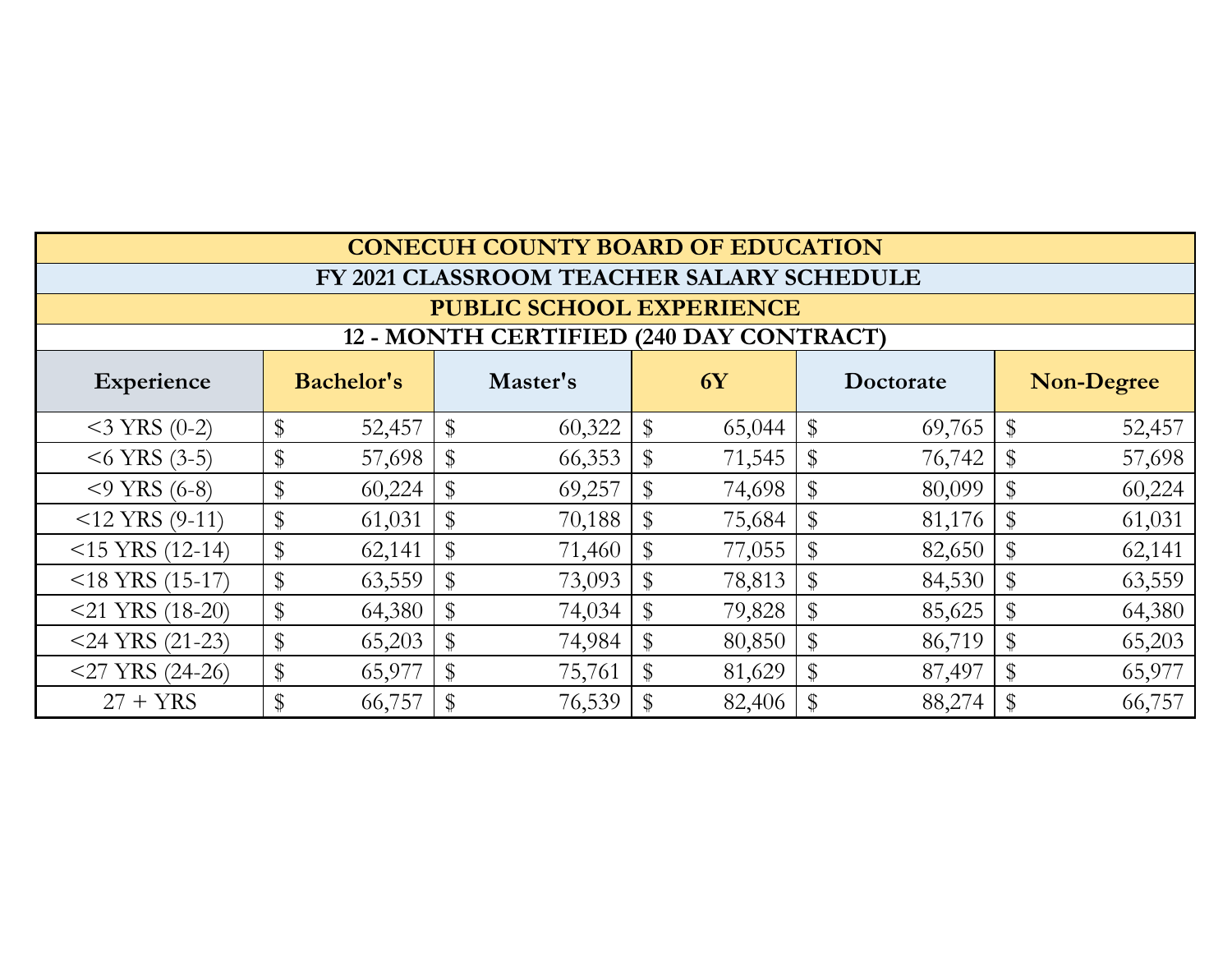|                                                      | <b>CONECUH COUNTY BOARD OF EDUCATION</b>                                                                            |        |    |                  |    |                                   |               |        |                 |        |                                                                                                               |        |  |  |
|------------------------------------------------------|---------------------------------------------------------------------------------------------------------------------|--------|----|------------------|----|-----------------------------------|---------------|--------|-----------------|--------|---------------------------------------------------------------------------------------------------------------|--------|--|--|
|                                                      |                                                                                                                     |        |    |                  |    | FY 2021 PRINCIPAL SALARY SCHEDULE |               |        |                 |        |                                                                                                               |        |  |  |
|                                                      | <b>PUBLIC SCHOOL EXPERIENCE</b>                                                                                     |        |    |                  |    |                                   |               |        |                 |        |                                                                                                               |        |  |  |
| 12 - MONTH CERTIFIED (240 DAY CONTRACT - 8HRS DAILY) |                                                                                                                     |        |    |                  |    |                                   |               |        |                 |        |                                                                                                               |        |  |  |
| Experience                                           | Conecuh Co Jr.<br>Lyeffion<br>Evergreen<br><b>Hillcrest High</b><br>Jr. High<br>High<br>Elementary                  |        |    |                  |    |                                   |               |        | Repton Jr. High |        | Thurgood<br><b>Marshall Middle</b>                                                                            |        |  |  |
| $<$ 3 YRS (0-2)                                      | \$                                                                                                                  | 76,539 | \$ | 76,539           | \$ | 78,756                            | \$            | 76,539 | \$              | 76,539 | S                                                                                                             | 76,539 |  |  |
| $<$ 6 YRS (3-5)                                      |                                                                                                                     | 77,190 | \$ | 77,190           | \$ | 79,407                            | $\mathcal{S}$ | 77,190 | \$              | 77,190 |                                                                                                               | 77,190 |  |  |
| $<$ 9 YRS (6-8)                                      | \$                                                                                                                  | 77,843 |    | 77,843           | \$ | 80,060                            | \$            | 77,843 | \$              | 77,843 |                                                                                                               | 77,843 |  |  |
| $<$ 12 YRS (9-11)                                    | \$                                                                                                                  | 78,494 | \$ | 78,494           | \$ | 80,711                            | $\mathbb S$   | 78,494 | \$              | 78,494 |                                                                                                               | 78,494 |  |  |
| $<$ 15 YRS (12-14)                                   | \$                                                                                                                  | 79,146 | \$ | 79,146           | \$ | 81,363                            | $\mathbb S$   | 79,146 | \$              | 79,146 |                                                                                                               | 79,146 |  |  |
| $<$ 18 YRS (15-17)                                   | \$                                                                                                                  | 79,798 | \$ | 79,798           | \$ | 82,015                            | \$            | 79,798 | \$              | 79,798 |                                                                                                               | 79,798 |  |  |
| $<$ 21 YRS (18-20)                                   | \$                                                                                                                  | 80,451 |    | 80,451           | \$ | 82,669                            | \$            | 80,451 | \$              | 80,451 |                                                                                                               | 80,451 |  |  |
| $<$ 24 YRS (21-23)                                   | \$                                                                                                                  | 81,102 | \$ | 81,102           | \$ | 83,320                            | \$            | 81,102 | \$              | 81,102 |                                                                                                               | 81,102 |  |  |
| $<$ 27 YRS (24-26)                                   | \$                                                                                                                  | 81,754 |    | 81,754           | \$ | 83,972                            | \$            | 81,754 | \$              | 81,754 |                                                                                                               | 81,754 |  |  |
| $27 + YRS$                                           |                                                                                                                     | 82,406 | \$ | 82,406           | \$ | 84,624                            | $\mathbf{\$}$ | 82,406 | $\mathbb{S}$    | 82,406 |                                                                                                               | 82,406 |  |  |
|                                                      | NOTE: BASED ON YEARS OF EXPERIENCE AS A PRINCIPAL, HOWEVER SALARY AMOUNTS MAY BE ADJUSTED AT THE BOARD'S DISCRETION |        |    |                  |    |                                   |               |        |                 |        |                                                                                                               |        |  |  |
| <b>ENROLLMENT:</b>                                   |                                                                                                                     |        |    | <b>DEGREE:</b>   |    |                                   |               |        |                 |        |                                                                                                               |        |  |  |
| 100-200 STUDENTS                                     |                                                                                                                     | 1,000  |    | AA               |    | 1,500                             |               |        |                 |        | Additional supplements may be awarded at the Board's<br>discretion and will be based on individual contracts. |        |  |  |
| $>$ 200 STUDENTS                                     | \$                                                                                                                  | 1,500  |    | <b>DOCTORATE</b> | \$ | 2,000                             |               |        |                 |        |                                                                                                               |        |  |  |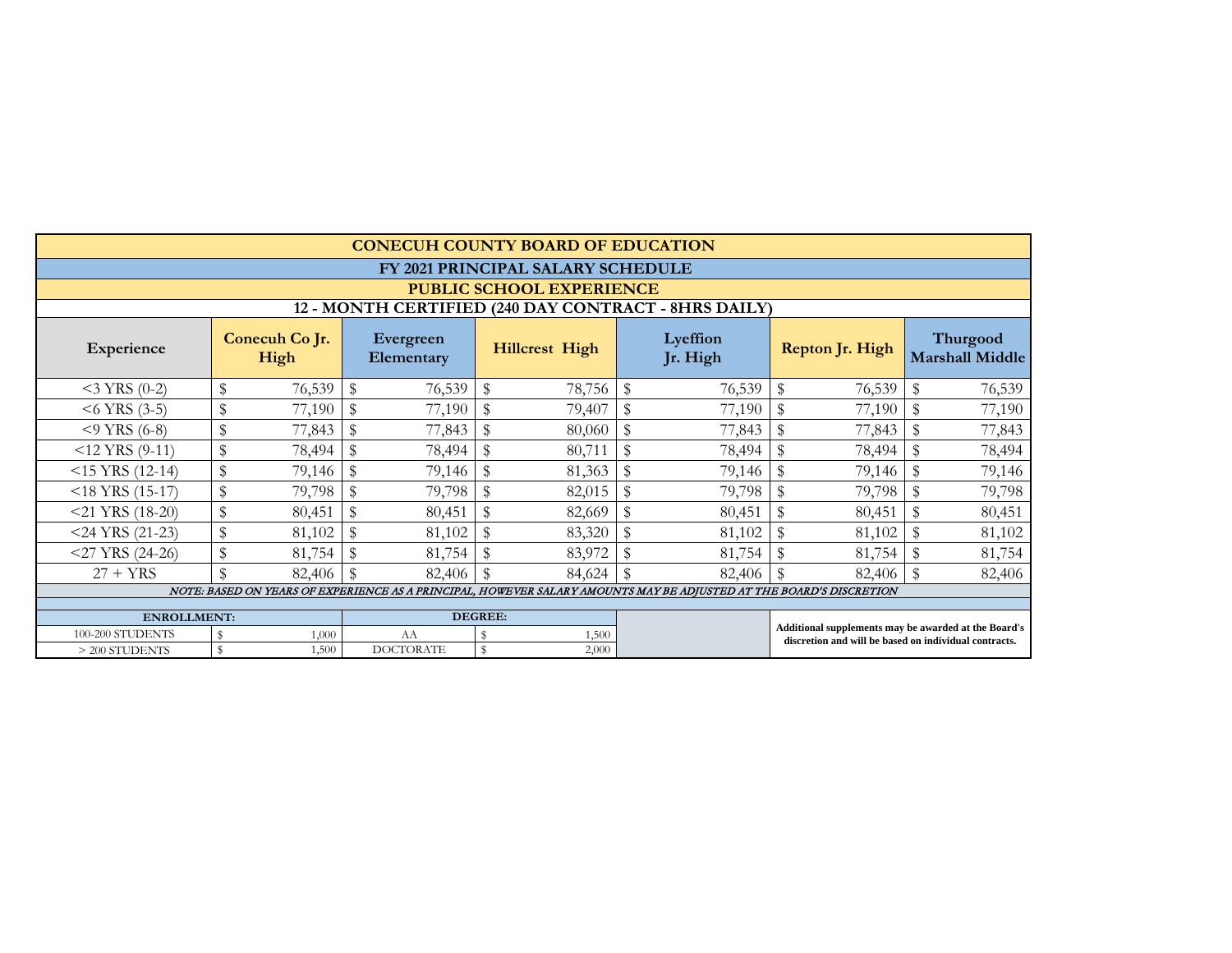|                               | <b>CONECUH COUNTY BOARD OF EDUCATION</b> |                                                                                                                                               |  |                                   |        |  |  |  |
|-------------------------------|------------------------------------------|-----------------------------------------------------------------------------------------------------------------------------------------------|--|-----------------------------------|--------|--|--|--|
|                               |                                          | FY 2021 ASSISTANT PRINCIPAL SALARY SCHEDULE                                                                                                   |  |                                   |        |  |  |  |
|                               | PUBLIC SCHOOL EXPERIENCE                 |                                                                                                                                               |  |                                   |        |  |  |  |
| <b>CERTIFIED (8HRS DAILY)</b> |                                          |                                                                                                                                               |  |                                   |        |  |  |  |
| Experience                    |                                          | 10 - MONTH<br>(202 CONTRACT DAYS)                                                                                                             |  | 11 - MONTH<br>(222 CONTRACT DAYS) |        |  |  |  |
| $<$ 3 YRS (0-2)               | \$                                       | 62,084                                                                                                                                        |  |                                   | 68,231 |  |  |  |
| $<$ 6 YRS (3-5)               | \$                                       | 62,577                                                                                                                                        |  |                                   | 68,772 |  |  |  |
| $<$ 9 YRS (6-8)               | \$                                       | 63,070                                                                                                                                        |  |                                   | 69,314 |  |  |  |
| $<$ 12 YRS (9-11)             | \$                                       | 63,562                                                                                                                                        |  |                                   | 69,855 |  |  |  |
| $<$ 15 YRS (12-14)            | \$                                       | 64,055                                                                                                                                        |  |                                   | 70,397 |  |  |  |
| $<$ 18 YRS (15-17)            | \$                                       | 64,548                                                                                                                                        |  |                                   | 70,938 |  |  |  |
| $<$ 21 YRS (18-20)            | \$                                       | 65,041                                                                                                                                        |  |                                   | 71,479 |  |  |  |
| $<$ 24 YRS (21-23)            | \$                                       | 65,532                                                                                                                                        |  |                                   | 72,022 |  |  |  |
| $<$ 27 YRS (24-26)            | \$                                       | 66,025                                                                                                                                        |  |                                   | 72,563 |  |  |  |
| $27 + YRS$                    | \$                                       | 66,518                                                                                                                                        |  | $\mathbb S$                       | 73,105 |  |  |  |
| <b>DEGREE:</b>                |                                          |                                                                                                                                               |  |                                   |        |  |  |  |
| AA                            | \$<br>1,500                              | NOTE: BASED ON YEARS OF EXPERIENCE AS AN ASSISTANT PRINCIPAL, HOWEVER<br>SALARY AMOUNTS & PLACEMENT MAY BE ADJUSTED AT THE BOARD'S DISCRETION |  |                                   |        |  |  |  |
| <b>DOCTORATE</b>              | $\mathbb{S}$<br>2,000                    |                                                                                                                                               |  |                                   |        |  |  |  |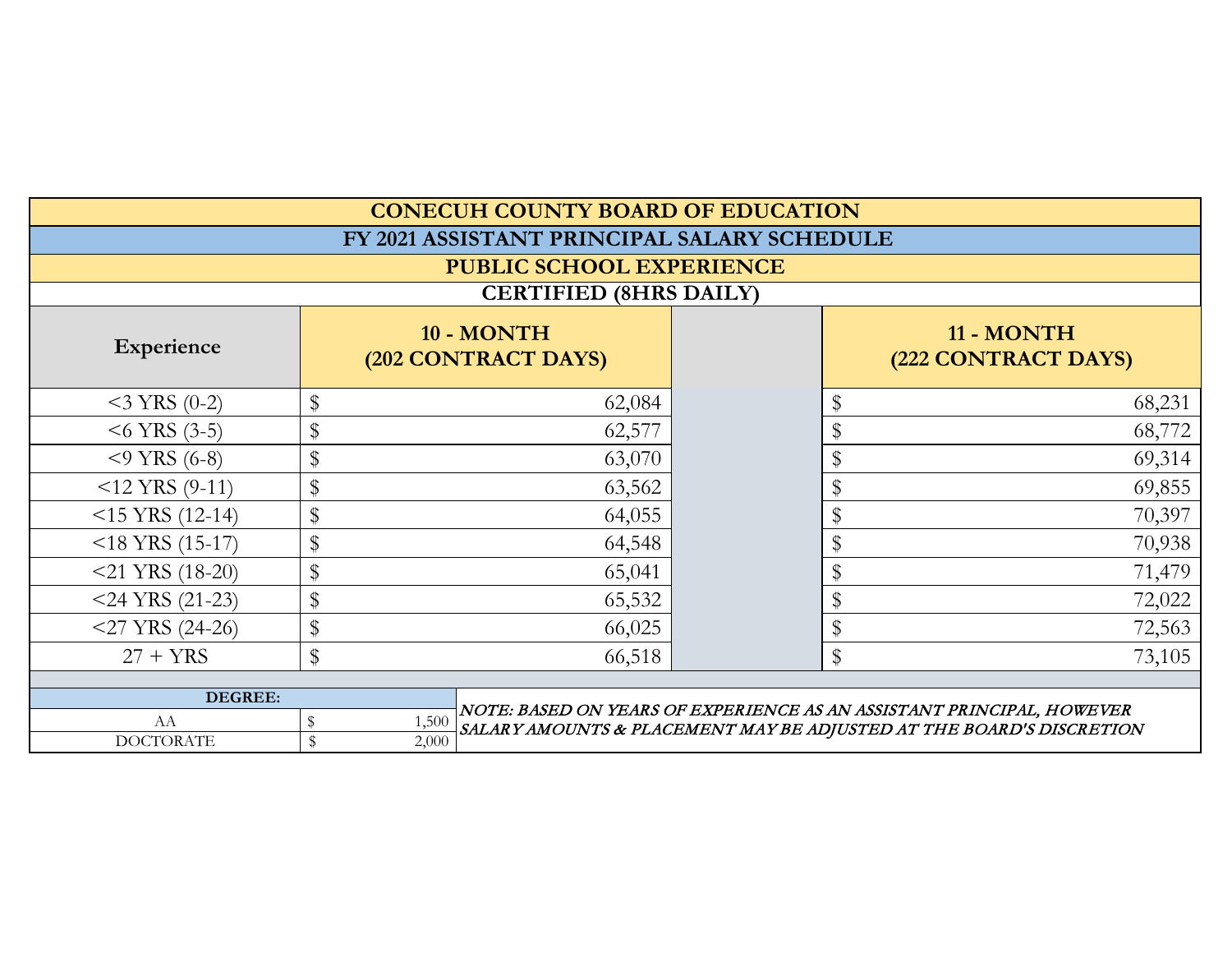|                                            | <b>CONECUH COUNTY BOARD OF EDUCATION</b>                                                                                             |                                     |                           |        |                         |                                    |                                   |        |              |                                                                  |                           |        |                                     |        |                         |                             |
|--------------------------------------------|--------------------------------------------------------------------------------------------------------------------------------------|-------------------------------------|---------------------------|--------|-------------------------|------------------------------------|-----------------------------------|--------|--------------|------------------------------------------------------------------|---------------------------|--------|-------------------------------------|--------|-------------------------|-----------------------------|
|                                            |                                                                                                                                      |                                     |                           |        |                         |                                    |                                   |        |              | FY 2021 CENTRAL OFFICE ADMINISTRATOR SALARY SCHEDULE             |                           |        |                                     |        |                         |                             |
|                                            | <b>PUBLIC SCHOOL EXPERIENCE</b>                                                                                                      |                                     |                           |        |                         |                                    |                                   |        |              |                                                                  |                           |        |                                     |        |                         |                             |
| 12 - MONTH (240 DAY CONTRACT - 8HRS DAILY) |                                                                                                                                      |                                     |                           |        |                         |                                    |                                   |        |              |                                                                  |                           |        |                                     |        |                         |                             |
| Experience                                 |                                                                                                                                      | Special<br>Education<br>Coordinator | Curriculum<br>Coordinator |        |                         | Federal<br>Programs<br>Coordinator | <b>Career Tech</b><br>Coordinator |        |              | <b>Operations &amp;</b><br><b>Student Support</b><br>Coordinator | Technology<br>Coordinator |        | <b>Executive</b><br><b>Director</b> |        |                         | Assistant<br>Superintendent |
| $<$ 3 YRS (0-2)                            |                                                                                                                                      | 76,539                              | $\$\$                     | 76,539 | $\$\$                   | 76,539                             | $\mathbb{S}$                      | 76,539 | \$           | 76,539                                                           | $\mathbb{S}$              | 76,539 | $\$\$                               | 79,659 | $\$\$                   | 81,739                      |
| $<$ 6 YRS (3-5)                            | $\frac{1}{2}$                                                                                                                        | 77,190                              | $\sqrt[6]{\frac{1}{2}}$   | 77,190 | $\sqrt[6]{\frac{1}{2}}$ | 77,190                             | \$                                | 77,190 | \$           |                                                                  |                           | 77,190 | $\$\$                               | 80,310 | $\sqrt[6]{\frac{1}{2}}$ | 82,390                      |
| $<$ 9 YRS (6-8)                            | $\mathbb{S}$                                                                                                                         | 77,843                              | $\$\$                     | 77,843 | $\$\$                   | 77,843                             | \$                                | 77,843 | $\mathbb{S}$ | 77,843                                                           | $\mathbb{S}$              | 77,843 | $\$\$                               | 80,963 | $\$\$                   | 83,043                      |
| $<$ 12 YRS (9-11)                          | $\mathcal{S}$                                                                                                                        | 78,494                              | $\$\$                     | 78,494 | $\sqrt[6]{\frac{1}{2}}$ | 78,494                             | \$                                | 78,494 |              | 78,494                                                           | $\mathbb{S}$              | 78,494 | $\$\$                               | 81,614 | $\mathbb{S}$            | 83,694                      |
| $<$ 15 YRS (12-14)                         | $\mathbb{S}$                                                                                                                         | 79,146                              | $\sqrt[6]{\frac{1}{2}}$   | 79,146 | $\sqrt[6]{\frac{1}{2}}$ | 79,146                             |                                   | 79,146 | $\mathbb{S}$ | 79,146                                                           | $\sqrt[6]{\frac{1}{2}}$   | 79,146 | $\$\$                               | 82,266 | $\$\$                   | 84,346                      |
| $<$ 18 YRS (15-17)                         | $\mathbb{S}$                                                                                                                         | 79,798                              | $\mathbb{S}$              | 79,798 | $\sqrt[6]{\frac{1}{2}}$ | 79,798                             | $\mathbb{S}$                      | 79,798 | \$           | 79,798                                                           | \$                        | 79,798 | $\$\$                               | 82,918 | \$                      | 84,998                      |
| $<$ 21 YRS (18-20)                         | $\mathbb{S}$                                                                                                                         | 80,451                              | $\$\$                     | 80,451 | $\sqrt[6]{\frac{1}{2}}$ | 80,451                             |                                   | 80,451 |              | 80,451                                                           | $\mathbb S$               | 80,451 | $\$\$                               | 83,571 | \$                      | 85,651                      |
| $<$ 24 YRS (21-23)                         | $\mathbb{S}$                                                                                                                         | 81,102                              | $\$\$                     | 81,102 | $\sqrt[6]{\frac{1}{2}}$ | 81,102                             | \$                                | 81,102 | \$           | 81,102                                                           | $\mathbb S$               | 81,102 | $\$\,$                              | 84,222 | \$                      | 94,204                      |
| $<$ 27 YRS (24-26)                         |                                                                                                                                      | 81,754                              | $\frac{1}{2}$             | 81,754 | \$                      | 81,754                             | $\mathbb{S}$                      | 81,754 | \$           | 81,754                                                           | $\sqrt[6]{\frac{1}{2}}$   | 81,754 | $\$\$                               | 84,874 | \$                      | 99,934                      |
| $27 + YRS$                                 | \$                                                                                                                                   | 82,406                              | $\sqrt[6]{\frac{1}{2}}$   | 82,406 | $\sqrt[6]{\frac{1}{2}}$ | 82,406                             | $\sqrt[6]{\frac{1}{2}}$           | 82,406 | $\mathbb S$  | 82,406                                                           | $\mathfrak{F}$            | 82,406 | $\mathbb S$                         | 85,526 | $\mathbb{S}$            | 100,585                     |
| <b>DEGREE:</b>                             |                                                                                                                                      |                                     |                           |        |                         |                                    |                                   |        |              |                                                                  |                           |        |                                     |        |                         |                             |
|                                            | NOTE: Superintendent and CSFO contracts are negotiated with the Board<br>$\$\$<br>AA<br>1,500                                        |                                     |                           |        |                         |                                    |                                   |        |              |                                                                  |                           |        |                                     |        |                         |                             |
| <b>DOCTORATE</b>                           | $\$\,$                                                                                                                               | 2,000                               |                           |        |                         |                                    |                                   |        |              |                                                                  |                           |        |                                     |        |                         |                             |
|                                            | NOTE: BASED ON YEARS OF EXPERIENCE AS AN ADMINISTRATOR, HOWEVER SALARY AMOUNTS & PLACEMENT MAY BE ADJUSTED AT THE BOARD'S DISCRETION |                                     |                           |        |                         |                                    |                                   |        |              |                                                                  |                           |        |                                     |        |                         |                             |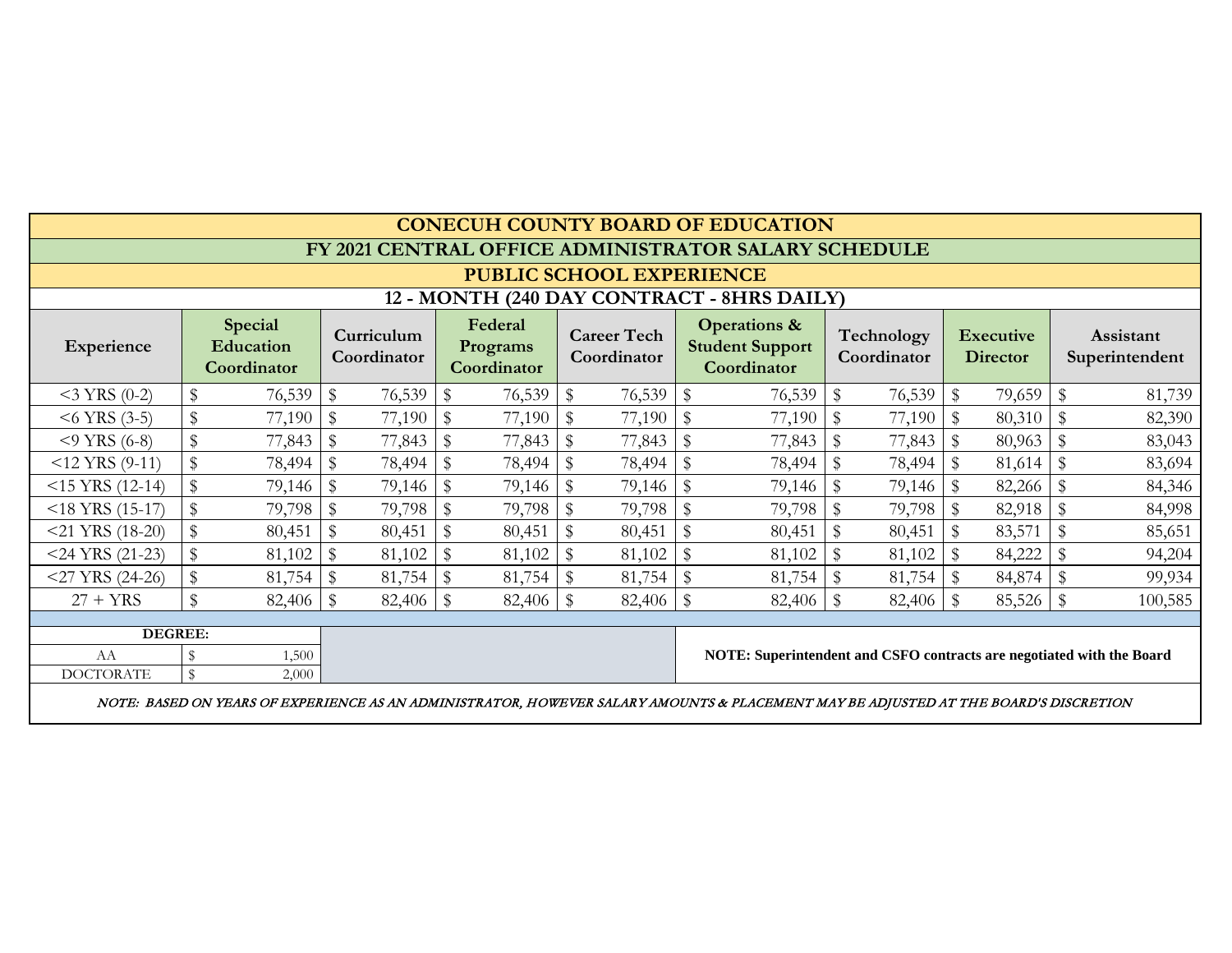| <b>CONECUH COUNTY BOARD OF EDUCATION</b> |                                          |                                      |                           |  |  |  |  |  |  |
|------------------------------------------|------------------------------------------|--------------------------------------|---------------------------|--|--|--|--|--|--|
|                                          |                                          | FY 2021 SCHOOL NURSE SALARY SCHEDULE |                           |  |  |  |  |  |  |
| 9 - MONTH (182 DAY CONTRACT)             |                                          |                                      |                           |  |  |  |  |  |  |
| PLUS MILEAGE BETWEEN SCHOOL LOCATIONS    |                                          |                                      |                           |  |  |  |  |  |  |
| <b>Experience</b>                        | <b>Licensed Practical Nurse</b><br>(LPN) | <b>Registered Nurse (RN)</b>         | <b>RN/Master's Degree</b> |  |  |  |  |  |  |
| $<$ 3 YRS (0-2)                          | \$                                       | $\$\$                                | \$                        |  |  |  |  |  |  |
|                                          | 20,910                                   | 39,779                               | 45,479                    |  |  |  |  |  |  |
| $<$ 6 YRS (3-5)                          | \$                                       | $\$\$                                | 50,313                    |  |  |  |  |  |  |
|                                          | 22,981                                   | 43,755                               | \$                        |  |  |  |  |  |  |
| $<$ 9 YRS (6-8)                          | \$                                       | $\$\$                                | 52,521                    |  |  |  |  |  |  |
|                                          | 23,970                                   | 45,671                               | $\$\$                     |  |  |  |  |  |  |
| $<$ 12 YRS (9-11)                        | \$                                       | \$                                   | 53,225                    |  |  |  |  |  |  |
|                                          | 24,281                                   | 46,282                               | \$                        |  |  |  |  |  |  |
| $<$ 15 YRS (12-14)                       | \$                                       | \$                                   | \$                        |  |  |  |  |  |  |
|                                          | 24,719                                   | 47,124                               | 54,190                    |  |  |  |  |  |  |
| $<$ 18 YRS (15-17)                       | \$                                       | \$                                   | 55,430                    |  |  |  |  |  |  |
|                                          | 25,261                                   | 48,198                               | \$                        |  |  |  |  |  |  |
| $<$ 21 YRS (18-20)                       | \$                                       | \$                                   | $\$\$                     |  |  |  |  |  |  |
|                                          | 25,565                                   | 48,821                               | 56,143                    |  |  |  |  |  |  |
| $<$ 24 YRS (21-23)                       | \$                                       | $\$\$                                | 56,863                    |  |  |  |  |  |  |
|                                          | 25,871                                   | 49,444                               | $\$\$                     |  |  |  |  |  |  |
| $<$ 27 YRS (24-26)                       | \$                                       | \$                                   | \$                        |  |  |  |  |  |  |
|                                          | 26,421                                   | 50,032                               | 57,451                    |  |  |  |  |  |  |
| $27 + YRS$                               | \$<br>26,972                             | 50,622                               | 58,040                    |  |  |  |  |  |  |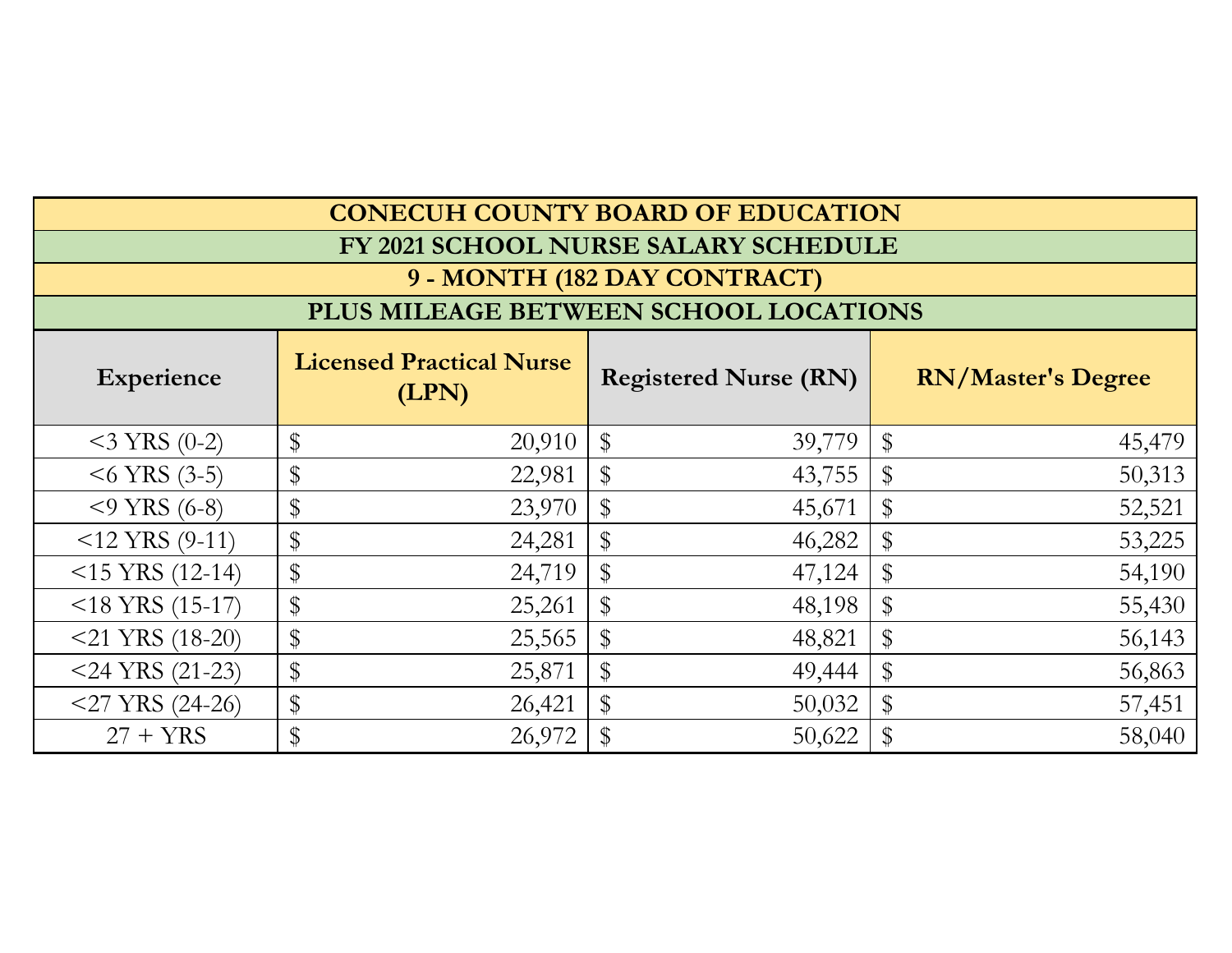| <b>CONECUH COUNTY BOARD OF EDUCATION</b>   |    |                           |                                                       |    |                                                              |  |  |  |  |
|--------------------------------------------|----|---------------------------|-------------------------------------------------------|----|--------------------------------------------------------------|--|--|--|--|
|                                            |    |                           | FY 2021 TECHNOLOGY SALARY SCHEDULE                    |    |                                                              |  |  |  |  |
| <b>PUBLIC SCHOOL EXPERIENCE</b>            |    |                           |                                                       |    |                                                              |  |  |  |  |
| 12 - MONTH (240 DAY CONTRACT - 8HRS DAILY) |    |                           |                                                       |    |                                                              |  |  |  |  |
| <b>Experience</b>                          |    | Technology<br>Coordinator | <b>Technology Tech</b><br>(Industry Certified/Degree) |    | <b>Technology Tech</b><br>(Non-Industry<br>Certified/Degree) |  |  |  |  |
| $<$ 3 YRS (0-2)                            | \$ | 57,786                    | \$<br>35,222                                          | \$ | 28,178                                                       |  |  |  |  |
| $<$ 6 YRS (3-5)                            | \$ | 59,011                    | \$<br>36,447                                          | \$ | 29,403                                                       |  |  |  |  |
| $<$ 9 YRS (6-8)                            | \$ | 60,234                    | \$<br>37,670                                          | \$ | 30,626                                                       |  |  |  |  |
| $<$ 12 YRS (9-11)                          | \$ | 61,459                    | \$<br>38,895                                          | \$ | 31,851                                                       |  |  |  |  |
| $<$ 15 YRS (12-14)                         | \$ | 62,684                    | \$<br>40,120                                          | \$ | 33,075                                                       |  |  |  |  |
| $<$ 18 YRS (15-17)                         | \$ | 63,909                    | \$<br>41,345                                          | \$ | 34,300                                                       |  |  |  |  |
| $<$ 21 YRS (18-20)                         | \$ | 65,133                    | \$<br>42,568                                          | \$ | 35,524                                                       |  |  |  |  |
| $<$ 24 YRS (21-23)                         | \$ | 66,357                    | \$<br>43,793                                          | \$ | 36,749                                                       |  |  |  |  |
| $<$ 27 YRS (24-26)                         | \$ | 67,582                    | \$<br>45,017                                          | \$ | 37,974                                                       |  |  |  |  |
| $27 + YRS$                                 | \$ | 68,807                    | \$<br>46,242                                          | \$ | 39,198                                                       |  |  |  |  |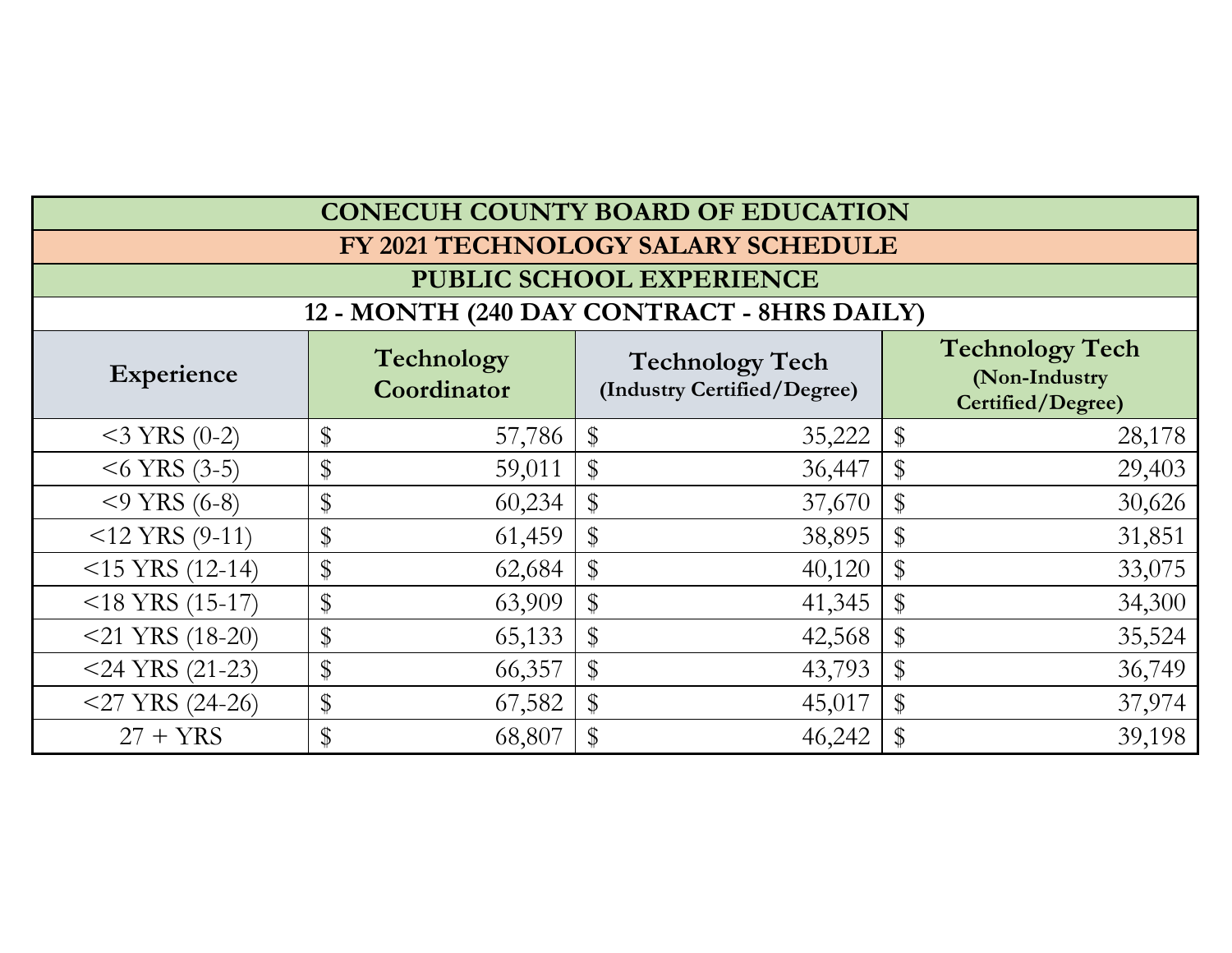| <b>CONECUH COUNTY BOARD OF EDUCATION</b> |                                     |    |                           |  |  |  |  |  |  |  |
|------------------------------------------|-------------------------------------|----|---------------------------|--|--|--|--|--|--|--|
|                                          | FY 2021 MAINTENANCE SALARY SCHEDULE |    |                           |  |  |  |  |  |  |  |
|                                          | PUBLIC SCHOOL EXPERIENCE            |    |                           |  |  |  |  |  |  |  |
| 12 - MONTH (240 DAY CONTRACT-8HRS DAILY) |                                     |    |                           |  |  |  |  |  |  |  |
| Experience                               | <b>Maintenance Supervisor</b>       |    | <b>Maintenance Worker</b> |  |  |  |  |  |  |  |
| $<$ 3 YRS (0-2)                          | \$<br>38,936                        | \$ | 23,589                    |  |  |  |  |  |  |  |
| $<$ 6 YRS (3-5)                          | \$<br>39,657                        | \$ | 24,679                    |  |  |  |  |  |  |  |
| $<$ 9 YRS (6-8)                          | \$<br>40,380                        |    | 25,770                    |  |  |  |  |  |  |  |
| $<$ 12 YRS (9-11)                        | \$<br>41,102                        | \$ | 28,860                    |  |  |  |  |  |  |  |
| $<$ 15 YRS (12-14)                       | \$<br>41,825                        |    | 27,949                    |  |  |  |  |  |  |  |
| $<$ 18 YRS (15-17)                       | \$<br>42,546                        | \$ | 29,041                    |  |  |  |  |  |  |  |
| $<$ 21 YRS (18-20)                       | \$<br>43,269                        | \$ | 30,131                    |  |  |  |  |  |  |  |
| $<$ 24 YRS (21-23)                       | \$<br>43,991                        | \$ | 31,220                    |  |  |  |  |  |  |  |
| $<$ 27 YRS (24-26)                       | \$<br>44,714                        | \$ | 32,312                    |  |  |  |  |  |  |  |
| $27 + YRS$                               | \$<br>$\$\$<br>33,401<br>45,436     |    |                           |  |  |  |  |  |  |  |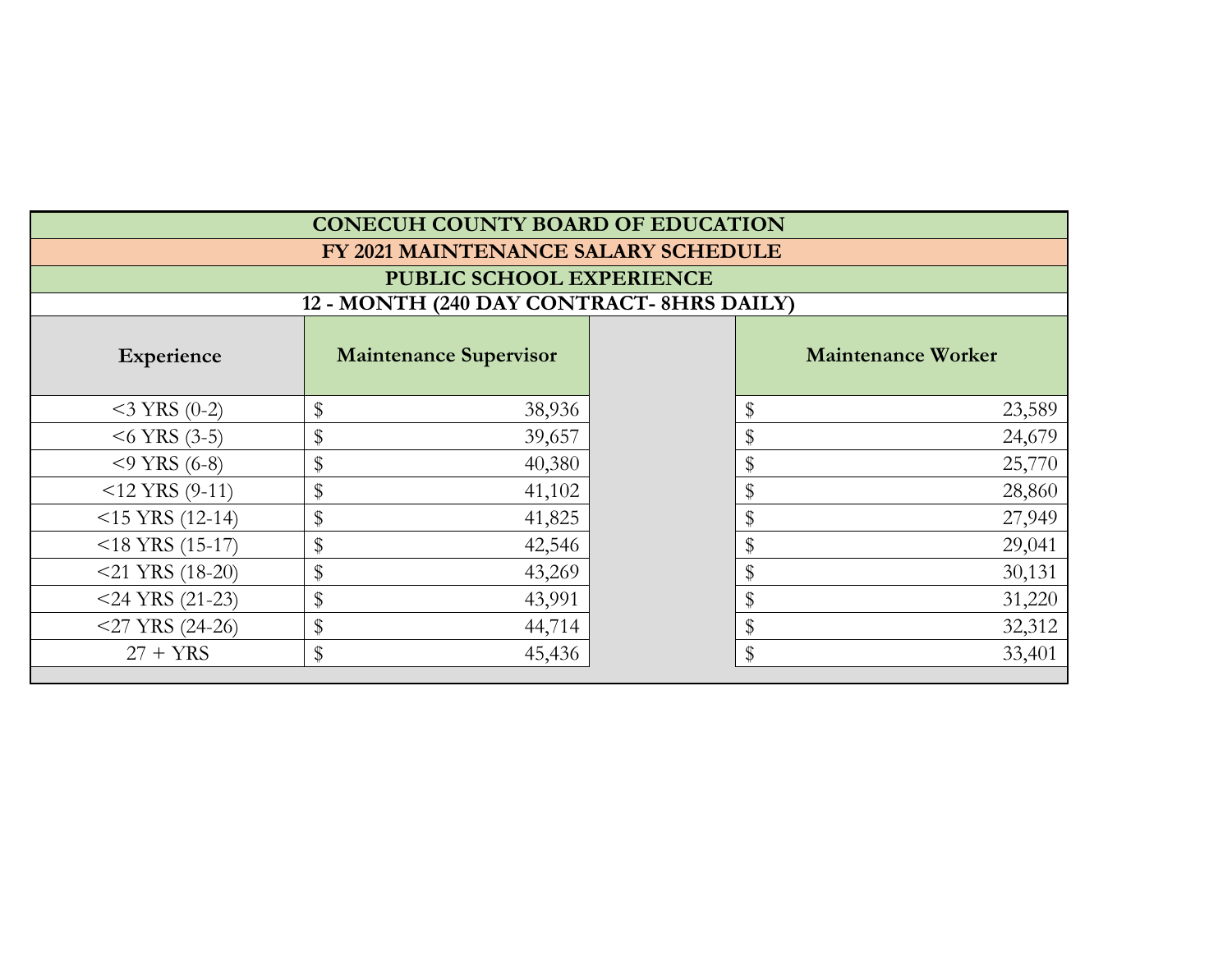|                    |                          |                              |                                                                                | <b>CONECUH COUNTY BOARD OF EDUCATION</b>            |                         |        |                                                    |        |  |    |        |
|--------------------|--------------------------|------------------------------|--------------------------------------------------------------------------------|-----------------------------------------------------|-------------------------|--------|----------------------------------------------------|--------|--|----|--------|
|                    |                          |                              |                                                                                | FY 2021 TRANSPORTATION SALARY SCHEDULE              |                         |        |                                                    |        |  |    |        |
|                    | PUBLIC SCHOOL EXPERIENCE |                              |                                                                                |                                                     |                         |        |                                                    |        |  |    |        |
|                    |                          |                              |                                                                                |                                                     |                         |        |                                                    |        |  |    |        |
|                    |                          |                              |                                                                                | 12 - MONTH<br><b>240 DAY CONTRACT</b><br>8HRS/DAILY |                         |        | 9 - MONTH<br><b>182 DAY CONTRACT</b><br>4HRS/DAILY |        |  |    |        |
| Experience         |                          | Transportation<br>Supervisor | <b>Bus Shop</b><br><b>Bus Mechanic</b><br><b>Bus Shop Foreman</b><br>Assistant |                                                     |                         |        | <b>Bus Driver</b>                                  |        |  |    |        |
| $<$ 3 YRS (0-2)    | \$                       | 40,627                       | \$                                                                             | 32,502                                              | \$                      | 29,250 | \$                                                 | 20,992 |  |    | 15,919 |
| $<$ 6 YRS (3-5)    | \$                       | 41,348                       | \$                                                                             | 33,224                                              | $\mathbb{S}$            | 29,973 | $\mathbb S$                                        | 21,223 |  |    | 16,094 |
| $<$ 9 YRS (6-8)    | \$                       | 42,071                       | \$                                                                             | 33,947                                              | \$                      | 30,695 | \$                                                 | 21,452 |  |    | 16,269 |
| $<$ 12 YRS (9-11)  | \$                       | 42,793                       | $\$\$                                                                          | 34,668                                              | $\mathbb{S}$            | 31,418 | $\mathbb S$                                        | 21,681 |  | \$ | 16,442 |
| $<$ 15 YRS (12-14) | \$                       | 43,516                       | \$                                                                             | 35,391                                              | $\mathbb{S}$            | 32,140 | \$                                                 | 21,912 |  |    | 16,617 |
| $<$ 18 YRS (15-17) | \$                       | 44,236                       | \$                                                                             | 36,113                                              | $\sqrt[6]{\frac{1}{2}}$ | 32,863 | \$                                                 | 22,140 |  |    | 16,790 |
| $<$ 21 YRS (18-20) | \$                       | 44,959                       | \$                                                                             | 36,836                                              | \$                      | 33,585 | \$                                                 | 22,369 |  |    | 16,963 |
| $<$ 24 YRS (21-23) | \$                       | 45,681                       | \$                                                                             | 37,558                                              | \$                      | 34,308 | \$                                                 | 22,598 |  |    | 17,137 |
| $<$ 27 YRS (24-26) | \$                       | 46,404                       | \$                                                                             | 38,280                                              | $\sqrt[6]{\frac{1}{2}}$ | 35,029 | $\$\$                                              | 22,828 |  |    | 17,312 |
| $27 + YRS$         | \$                       | 47,126                       | \$                                                                             | 39,002                                              | \$                      | 35,751 | \$                                                 | 23,058 |  | \$ | 17,486 |
|                    |                          |                              |                                                                                |                                                     |                         |        |                                                    |        |  |    |        |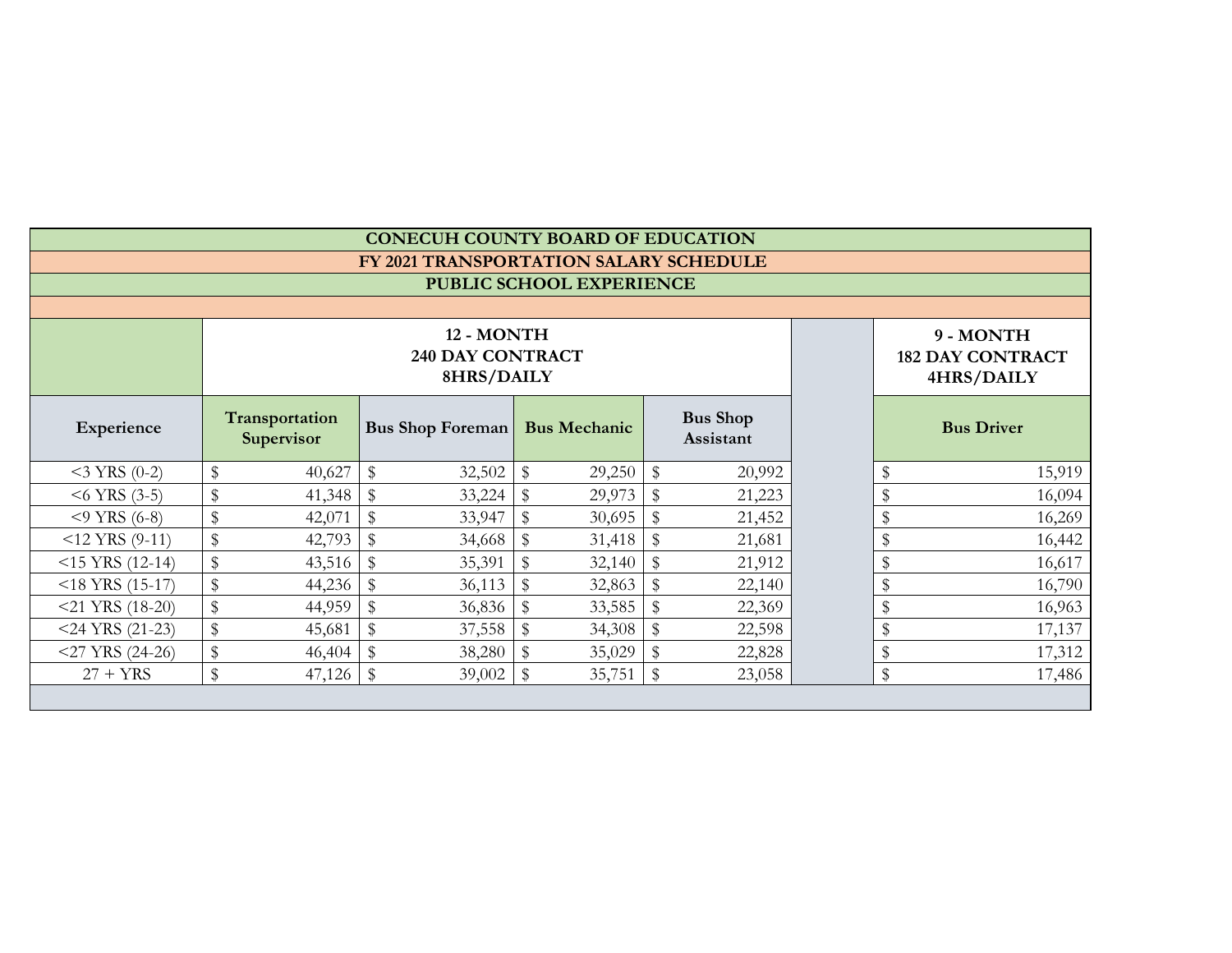| <b>CONECUH COUNTY BOARD OF EDUCATION</b> |                          |                                                     |                                         |        |  |                         |                         |              |                   |  |  |
|------------------------------------------|--------------------------|-----------------------------------------------------|-----------------------------------------|--------|--|-------------------------|-------------------------|--------------|-------------------|--|--|
|                                          |                          |                                                     | FY 2021 CHILD NUTRITION SALARY SCHEDULE |        |  |                         |                         |              |                   |  |  |
|                                          | PUBLIC SCHOOL EXPERIENCE |                                                     |                                         |        |  |                         |                         |              |                   |  |  |
|                                          |                          |                                                     |                                         |        |  |                         |                         |              |                   |  |  |
|                                          |                          | 12 - MONTH<br><b>240 DAY CONTRACT</b><br>8HRS/DAILY |                                         |        |  | <b>187 DAY CONTRACT</b> | 9 - MONTH<br>7HRS/DAILY |              |                   |  |  |
| Experience                               |                          | <b>CNP</b> Director                                 | Receptionist &<br><b>CNP Bookkeeper</b> |        |  |                         | <b>CNP</b> Manager      |              | <b>CNP</b> Worker |  |  |
| $<$ 3 YRS (0-2)                          | \$                       | 47,656                                              | $\mathbb{S}$                            | 28,178 |  | \$                      | 22,460                  | \$           | 16,969            |  |  |
| $<$ 6 YRS (3-5)                          | \$                       | 48,980                                              | $\mathbb{S}$                            | 28,960 |  | \$                      | 22,754                  | \$           | 17,256            |  |  |
| $<$ 9 YRS (6-8)                          | \$                       | 50,304                                              | $\mathbb{S}$                            | 24,743 |  | \$                      | 23,046                  | $\mathbb{S}$ | 17,542            |  |  |
| $<$ 12 YRS (9-11)                        | $\,$                     | 51,628                                              | $\mathbb{S}$                            | 30,525 |  | \$                      | 23,340                  | \$           | 17,828            |  |  |
| $<$ 15 YRS (12-14)                       | \$                       | 52,951                                              | $\mathbb S$                             | 31,308 |  | \$                      | 23,634                  | $\mathbb S$  | 18,116            |  |  |
| $<$ 18 YRS (15-17)                       | \$                       | 54,276                                              | $\mathbb{S}$                            | 32,091 |  | \$                      | 23,926                  | \$           | 18,402            |  |  |
| $<$ 21 YRS (18-20)                       | \$                       | 55,599                                              | $\mathbb{S}$                            | 32,873 |  | \$                      | 24,221                  | $\mathbb{S}$ | 18,688            |  |  |
| $<$ 24 YRS (21-23)                       | \$                       | 56,923                                              | $\mathbb{S}$                            | 33,655 |  | \$                      | 24,514                  | \$           | 18,975            |  |  |
| $<$ 27 YRS (24-26)                       | \$                       | 58,247                                              | $\mathbb{S}$                            | 34,440 |  | \$                      | 24,807                  | \$           | 19,262            |  |  |
| $27 + YRS$                               | \$                       | 59,570                                              | $\mathbb{S}$                            | 35,222 |  | \$                      | 25,101                  | $\$\$        | 19,547            |  |  |
|                                          |                          |                                                     |                                         |        |  |                         |                         |              |                   |  |  |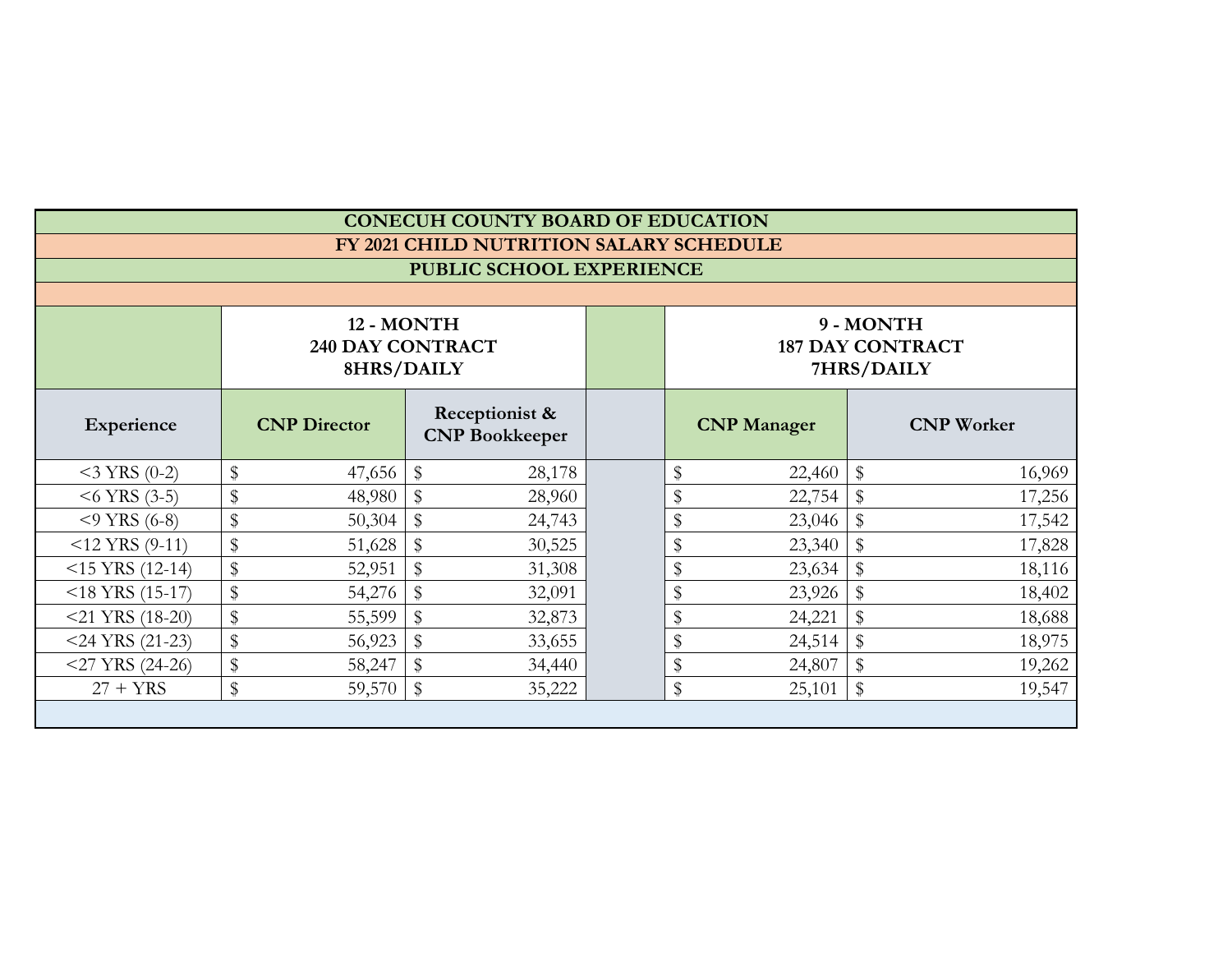|                    | <b>CONECUH COUNTY BOARD OF EDUCATION</b>            |        |    |                                                     |  |               |                                      |                                                     |                             |        |             |                                                    |                               |        |
|--------------------|-----------------------------------------------------|--------|----|-----------------------------------------------------|--|---------------|--------------------------------------|-----------------------------------------------------|-----------------------------|--------|-------------|----------------------------------------------------|-------------------------------|--------|
|                    |                                                     |        |    |                                                     |  |               | FY 2021 LOCAL SCHOOL SALARY SCHEDULE |                                                     |                             |        |             |                                                    |                               |        |
|                    | PUBLIC SCHOOL EXPERIENCE                            |        |    |                                                     |  |               |                                      |                                                     |                             |        |             |                                                    |                               |        |
|                    |                                                     |        |    |                                                     |  |               |                                      |                                                     |                             |        |             |                                                    |                               |        |
|                    | 12 - MONTH<br><b>240 DAY CONTRACT</b><br>8HRS/DAILY |        |    | 11 - MONTH<br><b>222 DAY CONTRACT</b><br>8HRS/DAILY |  |               |                                      | 10 - MONTH<br><b>202 DAY CONTRACT</b><br>8HRS/DAILY |                             |        |             | 9 - MONTH<br><b>202 DAY CONTRACT</b><br>8HRS/DAILY |                               |        |
| Experience         | <b>School</b><br>Janitor<br><b>Bookkeeper</b>       |        |    |                                                     |  | Janitor       |                                      |                                                     | School<br><b>Bookkeeper</b> |        | Janitor     |                                                    | <b>Local School Secretary</b> |        |
| $<$ 3 YRS (0-2)    | \$                                                  | 23,448 | \$ | 21,845                                              |  | $\$\$         | 20,207                               |                                                     |                             | 19,734 | \$          | 18,385                                             | $\mathbb{S}$                  | 18,997 |
| $<$ 6 YRS (3-5)    | \$                                                  | 24,362 | \$ | 22,400                                              |  | $\$\$         | 20,720                               |                                                     |                             | 20,505 | \$          | 18,852                                             | \$                            | 20,218 |
| $<$ 9 YRS (6-8)    | \$                                                  | 25,277 |    | 22,954                                              |  | \$            | 21,333                               |                                                     |                             | 21,275 |             | 19,318                                             | \$                            | 21,439 |
| $<$ 12 YRS (9-11)  | $\$\$                                               | 26,191 |    | 23,507                                              |  | $\frac{1}{2}$ | 21,745                               |                                                     |                             | 22,044 | \$          | 19,785                                             | \$                            | 22,660 |
| $<$ 15 YRS (12-14) | \$                                                  | 27,107 | \$ | 24,061                                              |  | $\$\,$        | 22,258                               |                                                     |                             | 22,814 | \$          | 20,252                                             | $\mathbb S$                   | 23,881 |
| $<$ 18 YRS (15-17) | $\$\$                                               | 28,022 | \$ | 24,616                                              |  | $\$\$         | 22,771                               |                                                     | $\mathcal{R}$               | 23,585 | $\mathbb S$ | 20,717                                             | \$                            | 25,102 |
| $<$ 21 YRS (18-20) | $\$\$                                               | 28,937 | \$ | 25,170                                              |  | $\mathbb{S}$  | 23,284                               |                                                     |                             | 24,356 | \$          | 21,184                                             | \$                            | 26,323 |
| $<$ 24 YRS (21-23) | $\$\$                                               | 29,851 |    | 25,723                                              |  | $\mathbb{S}$  | 23,796                               |                                                     |                             | 25,125 | \$          | 21,651                                             | $\mathbb{S}$                  | 27,544 |
| $<$ 27 YRS (24-26) | $\$\$                                               | 30,766 | \$ | 26,278                                              |  | $\$\,$        | 24,308                               |                                                     |                             | 25,895 | $\$\$       | 22,117                                             | \$                            | 28,765 |
| $27 + YRS$         | $\$\$                                               | 31,680 |    | 26,832                                              |  | $\$\$         | 24,821                               |                                                     |                             | 26,666 | \$          | 22,584                                             | $\mathbb{S}$                  | 29,986 |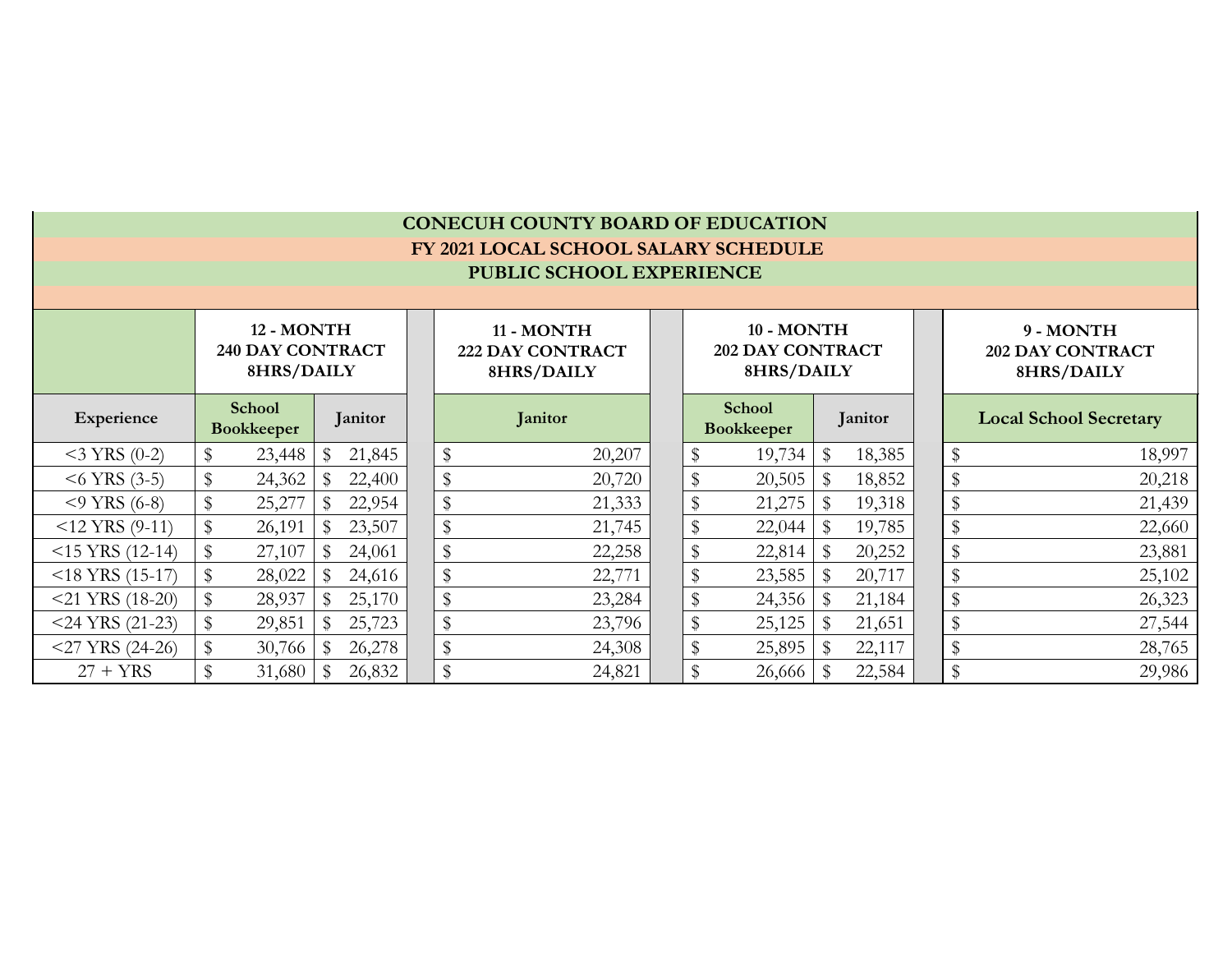|                                         | CONECUH COUNTY BOARD OF EDUCATION |                                                |              |                                                |    |                                                                      |              |                                                      |    |                                           |  |  |  |
|-----------------------------------------|-----------------------------------|------------------------------------------------|--------------|------------------------------------------------|----|----------------------------------------------------------------------|--------------|------------------------------------------------------|----|-------------------------------------------|--|--|--|
|                                         |                                   |                                                |              |                                                |    | FY 2021 CENTRAL OFFICE SALARY SCHEDULE                               |              |                                                      |    |                                           |  |  |  |
|                                         | PUBLIC SCHOOL EXPERIENCE          |                                                |              |                                                |    |                                                                      |              |                                                      |    |                                           |  |  |  |
| 12 Month<br>240 Days<br>8 Hours Per Day |                                   |                                                |              |                                                |    |                                                                      |              |                                                      |    |                                           |  |  |  |
| Experience                              |                                   | <b>Executive Assistant</b><br>- Superintendent |              | <b>Financial Exec</b><br><b>Assist to CSFO</b> |    | <b>ACCOUNTS</b><br>Payable/Special<br><b>Education</b><br>Rookkeeper |              | <b>Centralized Local</b><br><b>School Bookkeeper</b> |    | <b>Central Office</b><br><b>Secretary</b> |  |  |  |
| $<$ 3 YRS (0-2)                         | \$                                | 36,689                                         | $\mathbb{S}$ | 36,689                                         | \$ | 33,189                                                               | $\mathbb{S}$ | 32,668                                               | \$ | 23,448                                    |  |  |  |
| $<$ 6 YRS (3-5)                         | \$                                | 37,910                                         | $\mathbb{S}$ | 37,910                                         | \$ | 34,410                                                               | \$           | 33,889                                               | \$ | 24,636                                    |  |  |  |
| $<$ 9 YRS (6-8)                         | \$                                | 39,130                                         |              | 39,130                                         | \$ | 35,631                                                               |              | 35,111                                               | \$ | 25,861                                    |  |  |  |
| $<$ 12 YRS (9-11)                       | $\mathbb{S}$                      | 40,350                                         |              | 40,350                                         | \$ | 36,852                                                               | \$           | 36,331                                               |    | 27,087                                    |  |  |  |
| $<$ 15 YRS (12-14)                      |                                   | 41,571                                         |              | 41,571                                         | \$ | 38,073                                                               |              | 37,552                                               |    | 28,960                                    |  |  |  |
| $<$ 18 YRS (15-17)                      |                                   | 42,791                                         |              | 42,791                                         | \$ | 39,294                                                               | \$           | 38,773                                               |    | 30,242                                    |  |  |  |
| $<$ 21 YRS (18-20)                      |                                   | 44,011                                         |              | 44,011                                         | \$ | 40,515                                                               |              | 39,994                                               | \$ | 30,813                                    |  |  |  |
| $<$ 24 YRS (21-23)                      | $\mathbb S$                       | 45,232                                         |              | 47,732                                         | \$ | 41,736                                                               | \$           | 41,215                                               |    | 31,385                                    |  |  |  |
| $<$ 27 YRS (24-26)                      | $\mathbb{S}$                      | 46,451                                         | $\mathbb{S}$ | 51,401                                         | \$ | 42,957                                                               | \$           | 42,436                                               | \$ | 31,954                                    |  |  |  |
| $27 + YRS$                              | $\mathbb{S}$                      | 47,672                                         | $\mathbb{S}$ | 55,070                                         | \$ | 44,178                                                               | \$           | 43,657                                               | \$ | 32,325                                    |  |  |  |
|                                         |                                   |                                                |              |                                                |    |                                                                      |              |                                                      |    |                                           |  |  |  |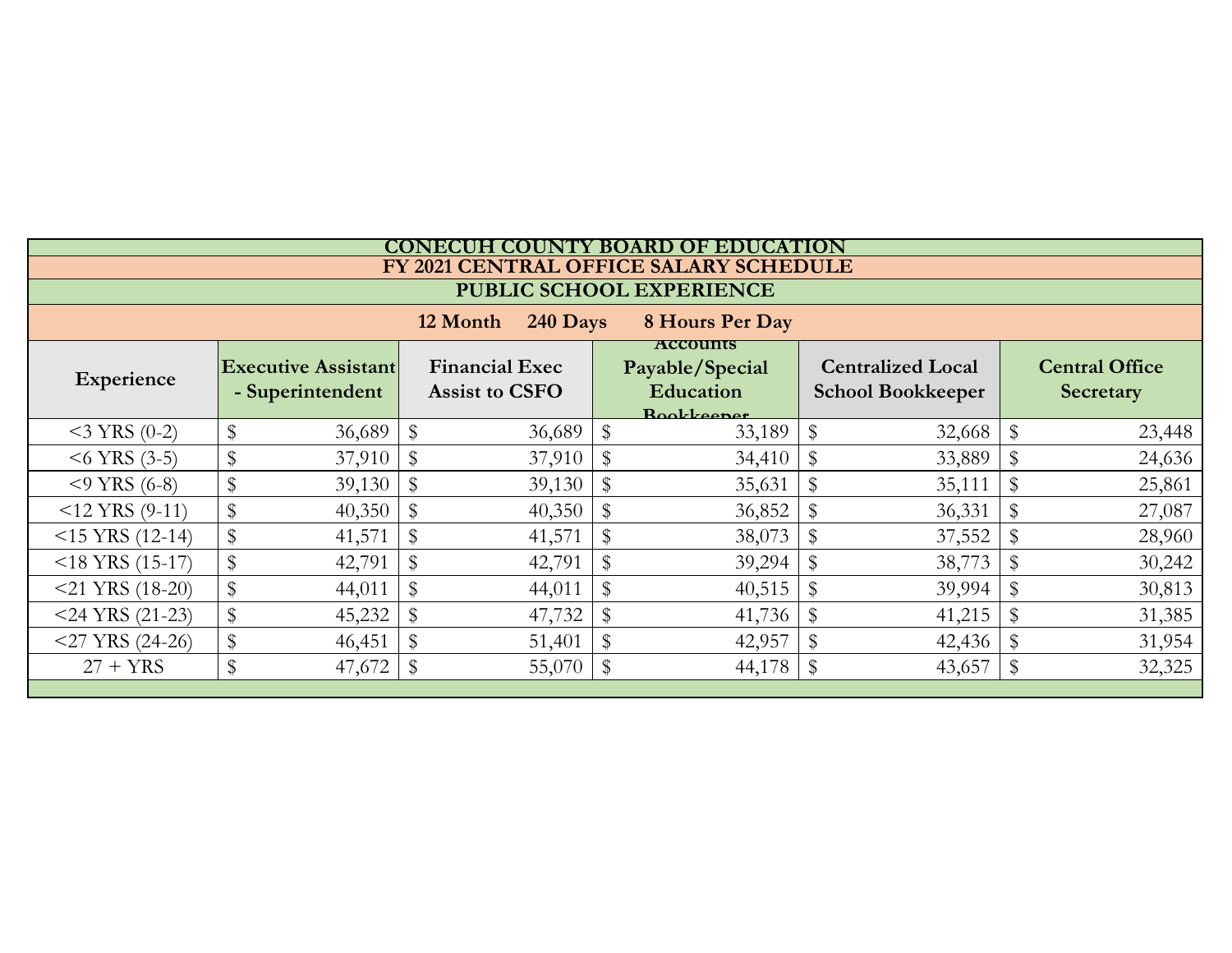|                    |                          | <b>CONECUH COUNTY BOARD OF EDUCATION</b> |                         |  |
|--------------------|--------------------------|------------------------------------------|-------------------------|--|
|                    |                          | <b>FY 2021 AIDE SALARY SCHEDULE</b>      |                         |  |
|                    | PUBLIC SCHOOL EXPERIENCE |                                          |                         |  |
|                    |                          |                                          |                         |  |
|                    | 9 - MONTH                | 11 - MONTH                               | 12 - MONTH              |  |
|                    | <b>187 DAY CONTRACT</b>  | <b>222 DAY CONTRACT</b>                  | <b>240 DAY CONTRACT</b> |  |
|                    | 8HRS/DAILY               | 8HRS/DAILY                               | 8HRS/DAILY              |  |
| Experience         | <b>AIDE</b>              | <b>AIDE</b>                              | <b>AIDE</b>             |  |
| $<$ 3 YRS (0-2)    | \$                       | $\frac{1}{2}$                            | $\$\$                   |  |
|                    | 17,997                   | 21,366                                   | 23,098                  |  |
| $<$ 6 YRS (3-5)    | \$                       | $\frac{1}{2}$                            | $\$\$                   |  |
|                    | 18,407                   | 21,852                                   | 23,624                  |  |
| $<$ 9 YRS (6-8)    | \$                       | \$                                       | $\$\$                   |  |
|                    | 18,817                   | 22,339                                   | 24,149                  |  |
| $<$ 12 YRS (9-11)  | \$                       | $\$\$                                    | \$                      |  |
|                    | 19,226                   | 22,825                                   | 24,675                  |  |
| $<$ 15 YRS (12-14) | \$                       | \$                                       | $\$\$                   |  |
|                    | 19,635                   | 23,310                                   | 25,200                  |  |
| $<$ 18 YRS (15-17) | \$                       | $\$\$                                    | $\$\$                   |  |
|                    | 20,045                   | 23,797                                   | 25,726                  |  |
| $<$ 21 YRS (18-20) | \$                       | $\$\$                                    | $\$\$                   |  |
|                    | 20,456                   | 24,285                                   | 26,253                  |  |
| $<$ 24 YRS (21-23) | \$                       | $\$\$                                    | $\$\$                   |  |
|                    | 20,864                   | 24,769                                   | 26,778                  |  |
| $<$ 27 YRS (24-26) | \$                       | $\$\$                                    | $\$\$                   |  |
|                    | 21,275                   | 25,257                                   | 27,303                  |  |
| $27 + YRS$         | \$                       | $\mathbb{S}$                             | $\$\$                   |  |
|                    | 21,684                   | 25,742                                   | 27,829                  |  |
|                    |                          |                                          |                         |  |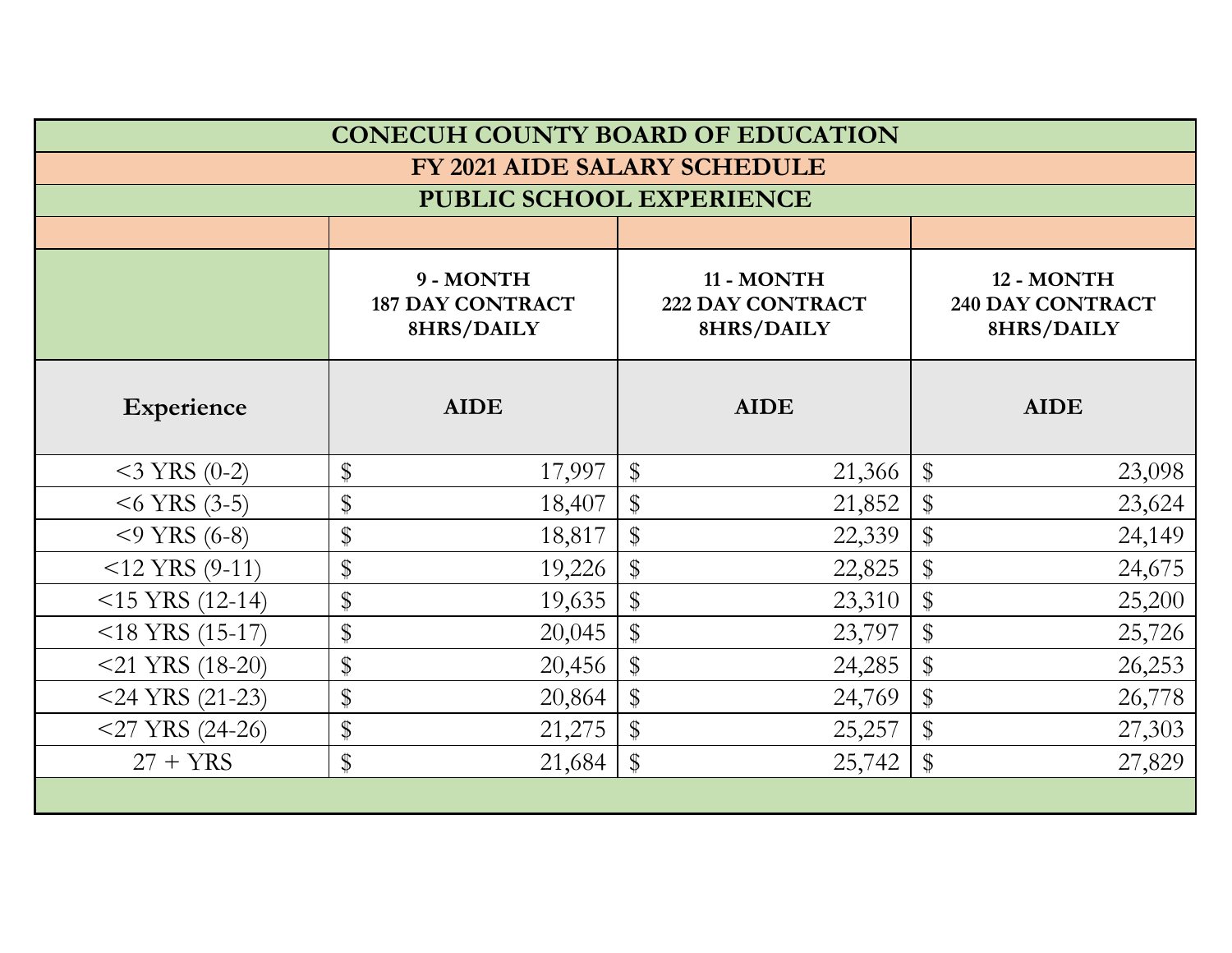|                                                                   |                                                                                                                                                                                                                          | <b>CONECUH COUNTY BOARD OF EDUCATION</b>   |                    |                                                                                                                      |       |  |  |  |  |  |  |
|-------------------------------------------------------------------|--------------------------------------------------------------------------------------------------------------------------------------------------------------------------------------------------------------------------|--------------------------------------------|--------------------|----------------------------------------------------------------------------------------------------------------------|-------|--|--|--|--|--|--|
|                                                                   |                                                                                                                                                                                                                          |                                            |                    |                                                                                                                      |       |  |  |  |  |  |  |
|                                                                   | FY 2021 GRANDFATHERED: PRINCIPAL SALARY SCHEDULE                                                                                                                                                                         |                                            |                    |                                                                                                                      |       |  |  |  |  |  |  |
|                                                                   |                                                                                                                                                                                                                          | <b>PUBLIC SCHOOL EXPERIENCE</b>            |                    |                                                                                                                      |       |  |  |  |  |  |  |
|                                                                   |                                                                                                                                                                                                                          |                                            |                    |                                                                                                                      |       |  |  |  |  |  |  |
| <b>GRANDFATHERED: ADMINISTRATORS HIRED PRIOR TO JUNE 01, 2016</b> |                                                                                                                                                                                                                          |                                            |                    |                                                                                                                      |       |  |  |  |  |  |  |
|                                                                   |                                                                                                                                                                                                                          |                                            |                    |                                                                                                                      |       |  |  |  |  |  |  |
| Degree                                                            | 11 - MONTH CERTIFIED<br><b>BASE SALARY</b>                                                                                                                                                                               |                                            |                    | <b>12 - MONTH CERTIFIED</b><br><b>BASE SALARY</b>                                                                    |       |  |  |  |  |  |  |
| <b>MS</b>                                                         | \$                                                                                                                                                                                                                       | 70,797                                     |                    | 76,539<br>\$                                                                                                         |       |  |  |  |  |  |  |
| AA                                                                | \$                                                                                                                                                                                                                       | 76,226                                     |                    | \$<br>82,406                                                                                                         |       |  |  |  |  |  |  |
| Doctorate                                                         | $\$\$                                                                                                                                                                                                                    | 81,654                                     |                    | $\mathbf{\$}$<br>88,274                                                                                              |       |  |  |  |  |  |  |
|                                                                   | Salary based on degree and contract length: Upon completion of 5 years of Principal's experience in Conecuh County, employee will have the option to remain on an 11<br>month contract or convert to a 12 month contract |                                            |                    |                                                                                                                      |       |  |  |  |  |  |  |
|                                                                   |                                                                                                                                                                                                                          | <b>ASSOCIATED SUPPLEMENTS:</b>             |                    |                                                                                                                      |       |  |  |  |  |  |  |
|                                                                   | <b>SCHOOL TYPE:</b>                                                                                                                                                                                                      |                                            |                    | <b>STUDENT ENROLLMENT:</b>                                                                                           |       |  |  |  |  |  |  |
|                                                                   |                                                                                                                                                                                                                          |                                            |                    |                                                                                                                      |       |  |  |  |  |  |  |
| $K-5th$                                                           | \$                                                                                                                                                                                                                       | 2,292                                      |                    | $$1,146 - $3,438$                                                                                                    |       |  |  |  |  |  |  |
| $K-8th$                                                           | $\mathbb S$                                                                                                                                                                                                              | 3,438                                      |                    |                                                                                                                      |       |  |  |  |  |  |  |
| 6th-8th                                                           | $\mathbb S$                                                                                                                                                                                                              | 4,584                                      |                    | If student enrollment increase/decreased below present                                                               |       |  |  |  |  |  |  |
| $9th-12th$                                                        | ${\mathbb S}$                                                                                                                                                                                                            | 6,876                                      |                    | supplement for 2 consecutive years, salaries will be adjusted<br>accordingly to reflect actual enrollment supplement |       |  |  |  |  |  |  |
|                                                                   |                                                                                                                                                                                                                          | <b>CONECUH COUNTY PRINCIPAL EXPERIENCE</b> |                    |                                                                                                                      |       |  |  |  |  |  |  |
|                                                                   | <b>All Principals</b>                                                                                                                                                                                                    |                                            |                    | <b>Hillcrest Principals Only</b>                                                                                     |       |  |  |  |  |  |  |
|                                                                   | \$                                                                                                                                                                                                                       |                                            |                    | \$                                                                                                                   | 1,375 |  |  |  |  |  |  |
| 1 Year<br>2 Years                                                 | $\mathbb S$                                                                                                                                                                                                              | 230<br>458                                 | 6 Years<br>7 Years | $\mathbb S$                                                                                                          | 1,604 |  |  |  |  |  |  |
| 3 Years                                                           | $\mathbb{S}$                                                                                                                                                                                                             | 687                                        | 8 Years            | $\mathbb S$                                                                                                          | 1,834 |  |  |  |  |  |  |
| 4 Years                                                           | $\,$                                                                                                                                                                                                                     | 917                                        | 9 Years            | ${\mathbb S}$                                                                                                        | 2,062 |  |  |  |  |  |  |
| 5 Years                                                           | $\mathbb S$                                                                                                                                                                                                              | 1,146                                      | 10 Years           | ${\mathbb S}$                                                                                                        | 2,292 |  |  |  |  |  |  |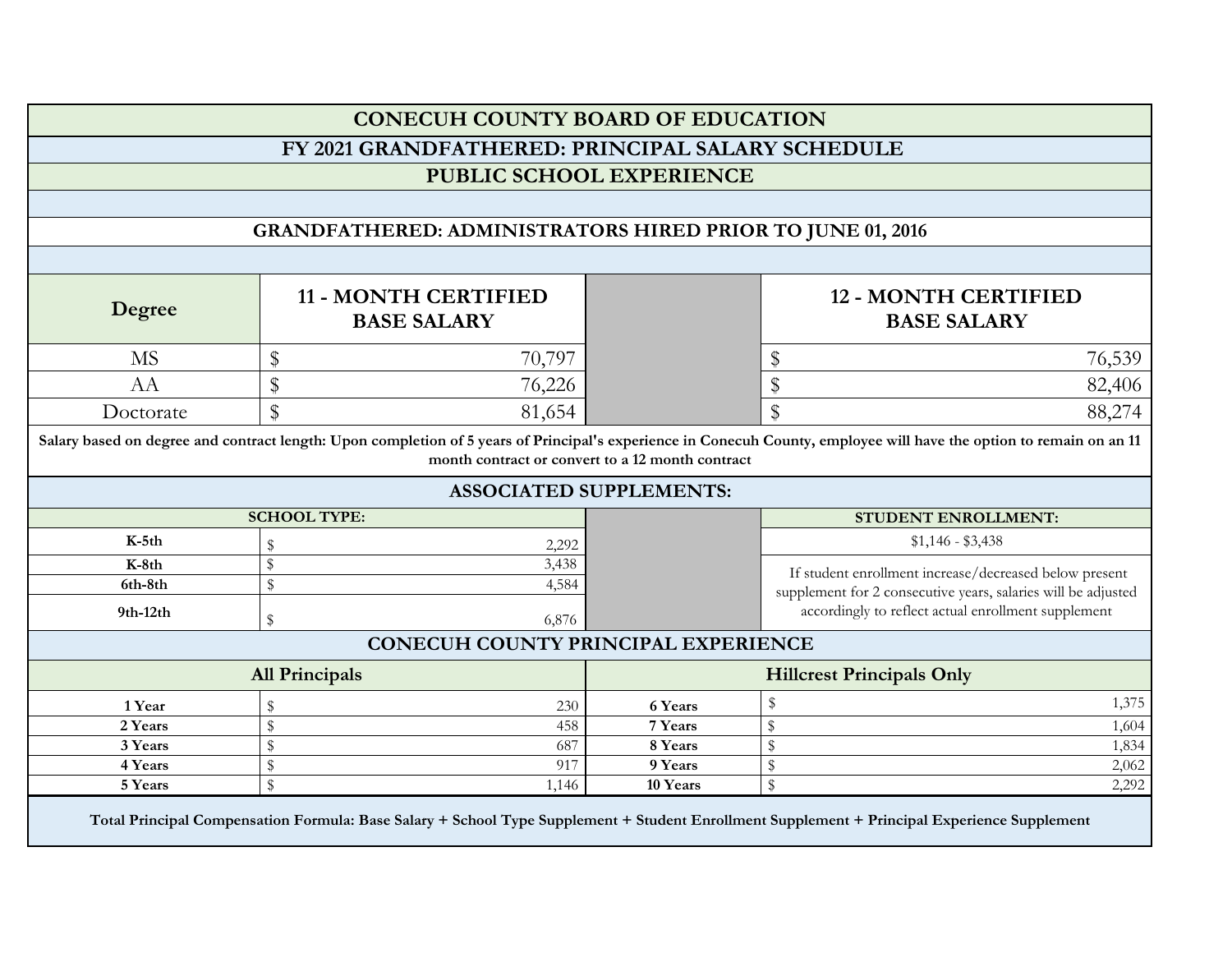|           |             | FY 2021 GRANDFATHERED: HILLCREST HIGH SCHOOL (HHS)<br>ASSISTANT PRINCIPAL SALARY SCHEDULE |          |                |                                                   |
|-----------|-------------|-------------------------------------------------------------------------------------------|----------|----------------|---------------------------------------------------|
|           |             | PUBLIC SCHOOL EXPERIENCE                                                                  |          |                |                                                   |
|           |             |                                                                                           |          |                |                                                   |
|           |             | <b>GRANDFATHERED: ADMINISTRATORS HIRED PRIOR TO JUNE 01, 2016</b>                         |          |                |                                                   |
|           |             |                                                                                           |          |                |                                                   |
| Degree    |             | <b>11 - MONTH CERTIFIED</b><br><b>BASE SALARY</b>                                         |          |                | <b>12 - MONTH CERTIFIED</b><br><b>BASE SALARY</b> |
| <b>MS</b> | \$          | 70,797                                                                                    |          | \$             | 76,539                                            |
| AA        | $\$\$       | 76,226                                                                                    |          | \$             | 82,406                                            |
| Doctorate | $\$\$       | 81,654                                                                                    |          | $\mathbf{\$\}$ | 88,274                                            |
|           |             | <b>ASSOCIATED SUPPLEMENT:</b>                                                             |          |                |                                                   |
|           | \$          | 2,292                                                                                     |          | \$             | 2,292                                             |
|           |             | CONECUH COUNTY ASSISTANT PRINCIPAL EXPERIENCE (HHS)                                       |          |                |                                                   |
| 1 Year    | \$          | 230                                                                                       | 6 Years  | \$             | 1,375                                             |
| 2 Years   | $\mathbb S$ | 458                                                                                       | 7 Years  | $\mathbb{S}$   | 1,604                                             |
| 3 Years   | $\$\$       | 687                                                                                       | 8 Years  | \$             | 1,834                                             |
| 4 Years   | \$          | 917                                                                                       | 9 Years  | \$             | 2,062                                             |
| 5 Years   | $\mathbb S$ | 1,146                                                                                     | 10 Years | $\mathbb S$    | 2,292                                             |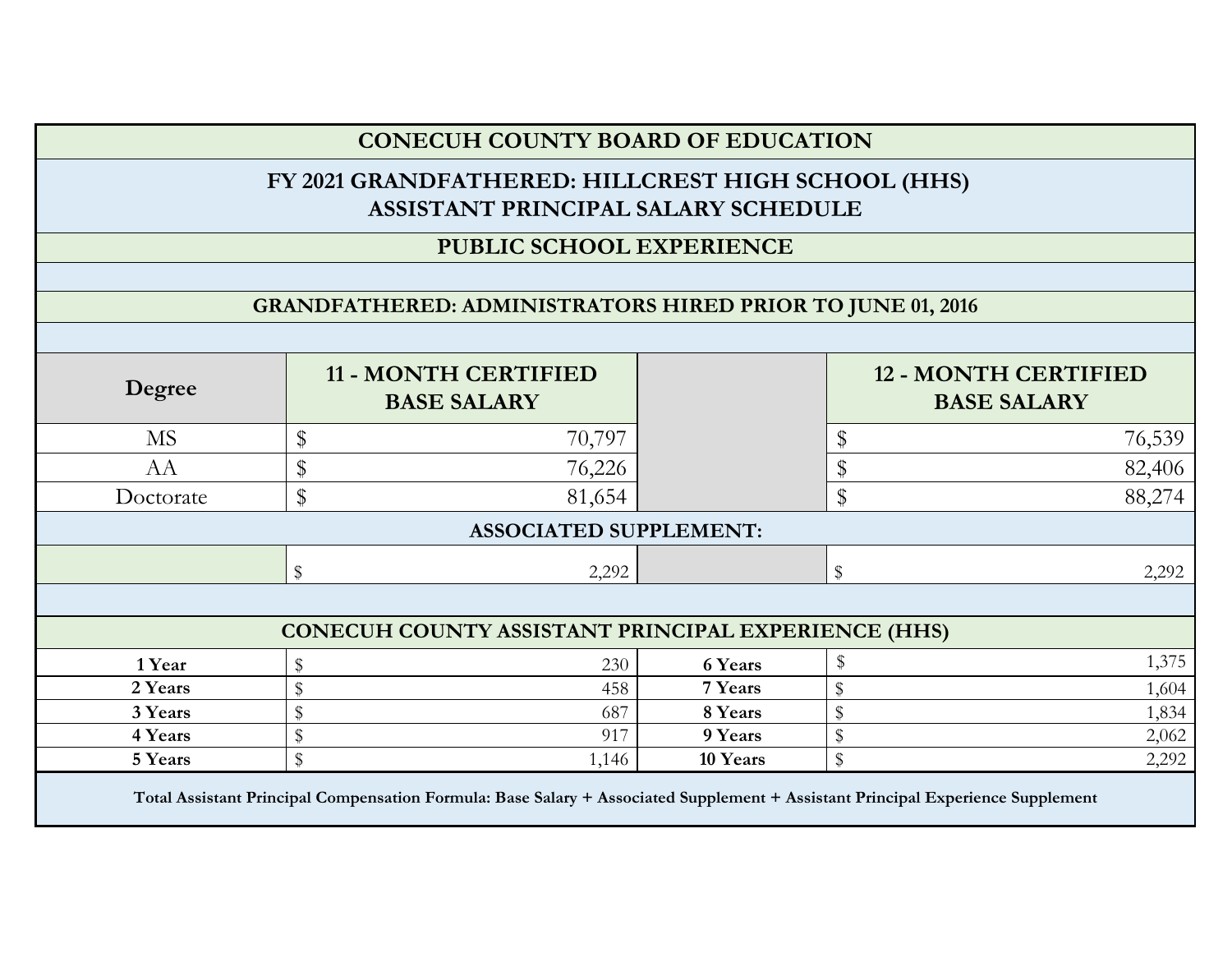|                                                                   | <b>CONECUH COUNTY BOARD OF EDUCATION</b>                                                                          |       |                    |       |       |  |  |  |  |  |  |  |  |
|-------------------------------------------------------------------|-------------------------------------------------------------------------------------------------------------------|-------|--------------------|-------|-------|--|--|--|--|--|--|--|--|
|                                                                   | FY 2021 GRANDFATHERED: CENTRAL OFFICE SUPERVISORS                                                                 |       |                    |       |       |  |  |  |  |  |  |  |  |
|                                                                   | PUBLIC SCHOOL EXPERIENCE                                                                                          |       |                    |       |       |  |  |  |  |  |  |  |  |
|                                                                   |                                                                                                                   |       |                    |       |       |  |  |  |  |  |  |  |  |
| <b>GRANDFATHERED: ADMINISTRATORS HIRED PRIOR TO JUNE 01, 2016</b> |                                                                                                                   |       |                    |       |       |  |  |  |  |  |  |  |  |
| 12 - MONTH CERTIFIED - BASE SALARY<br>Degree                      |                                                                                                                   |       |                    |       |       |  |  |  |  |  |  |  |  |
| <b>MS</b>                                                         | \$                                                                                                                |       | 76,539             |       |       |  |  |  |  |  |  |  |  |
| AA                                                                | \$                                                                                                                |       | 82,406             |       |       |  |  |  |  |  |  |  |  |
| Doctorate                                                         | \$                                                                                                                |       | 86,576             |       |       |  |  |  |  |  |  |  |  |
|                                                                   |                                                                                                                   |       |                    |       |       |  |  |  |  |  |  |  |  |
|                                                                   | Base Salary is determined by maximum teaching experience, degree and 12 month contract                            |       |                    |       |       |  |  |  |  |  |  |  |  |
|                                                                   | <b>ASSOCIATED SUPPLEMENT:</b>                                                                                     |       |                    |       |       |  |  |  |  |  |  |  |  |
| Federal Programs Coordinator                                      |                                                                                                                   |       | \$<br>5,730        |       |       |  |  |  |  |  |  |  |  |
| <b>Elementary Curriculum Supervisor</b>                           |                                                                                                                   |       | \$<br>3,438        |       |       |  |  |  |  |  |  |  |  |
| Secondary Curriculum Supervisor                                   |                                                                                                                   |       | \$<br>3,438        |       |       |  |  |  |  |  |  |  |  |
| Career Tech Director/Supervisor                                   |                                                                                                                   |       | \$<br>3,438        |       |       |  |  |  |  |  |  |  |  |
| Special Education Coordinator (Revised/Effective 12/01/2015)      |                                                                                                                   |       | \$<br>3,438        |       |       |  |  |  |  |  |  |  |  |
|                                                                   | CONECUH COUNTY ADMINISTRATIVE EXPERIENCE (PRINCIPAL & SUPERVISOR)                                                 |       |                    |       |       |  |  |  |  |  |  |  |  |
| $<$ 3 YRS (0-2)                                                   | \$                                                                                                                |       | $<$ 15 YRS (12-14) | \$    | 2,292 |  |  |  |  |  |  |  |  |
| $<$ 6 YRS (3-5)                                                   | \$                                                                                                                | 573   | $<$ 18 YRS (15-17) | \$    | 2,865 |  |  |  |  |  |  |  |  |
| $<$ 9 YRS (6-8)                                                   | \$                                                                                                                | 1,146 | $<$ 21 YRS (18-20) | $\$\$ | 3,438 |  |  |  |  |  |  |  |  |
| $<$ 12 YRS (9-11)                                                 | \$                                                                                                                | 1,719 | $<$ 24 YRS (21-23) | \$    | 4,011 |  |  |  |  |  |  |  |  |
|                                                                   | Total Supervisor Compensation Formula: Base Salary + Associated Supplement + Administrative Experience Supplement |       |                    |       |       |  |  |  |  |  |  |  |  |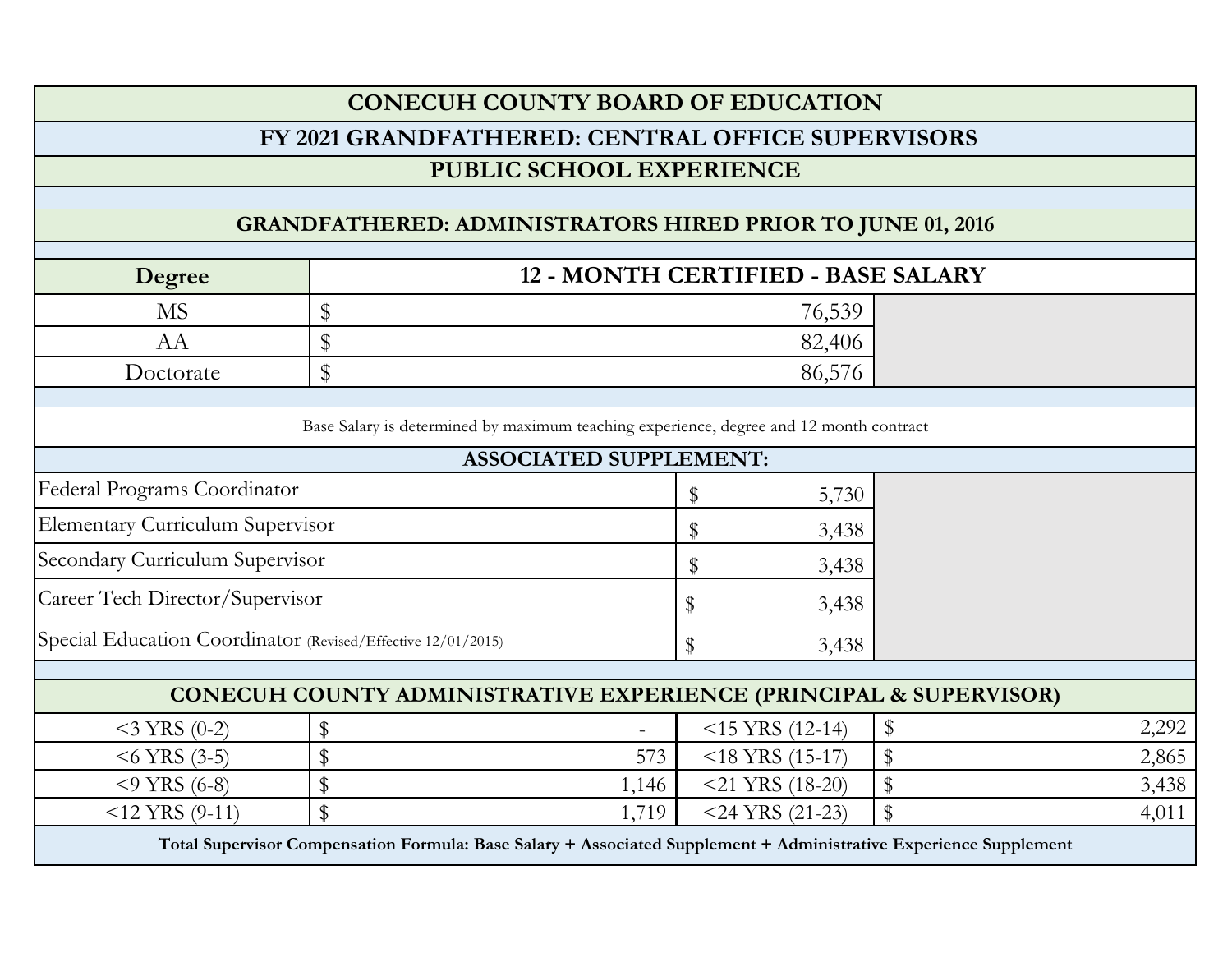|                                | <b>CONECUH COUNTY BOARD OF EDUCATION</b>                          |  |                |                                                                                                                                                                                                                                                                                                              |                                                     |        |  |  |  |  |  |
|--------------------------------|-------------------------------------------------------------------|--|----------------|--------------------------------------------------------------------------------------------------------------------------------------------------------------------------------------------------------------------------------------------------------------------------------------------------------------|-----------------------------------------------------|--------|--|--|--|--|--|
|                                | FY 2021 GRANDFATHERED: CENTRAL OFFICE SALARY SCHEDULE             |  |                |                                                                                                                                                                                                                                                                                                              |                                                     |        |  |  |  |  |  |
|                                | PUBLIC SCHOOL EXPERIENCE                                          |  |                |                                                                                                                                                                                                                                                                                                              |                                                     |        |  |  |  |  |  |
|                                |                                                                   |  |                |                                                                                                                                                                                                                                                                                                              |                                                     |        |  |  |  |  |  |
|                                | GRANDFATHERED: SUPPORT PERSONNEL HIRED PRIOR TO DECEMBER 01, 2015 |  |                |                                                                                                                                                                                                                                                                                                              |                                                     |        |  |  |  |  |  |
|                                | 12 - MONTH<br><b>240 DAY CONTRACT</b><br>8HRS/DAILY               |  |                | 11 - MONTH<br><b>222 DAY CONTRACT</b><br>8HRS/DAILY                                                                                                                                                                                                                                                          | 10 - MONTH<br><b>202 DAY CONTRACT</b><br>8HRS/DAILY |        |  |  |  |  |  |
| Experience                     | <b>Executive Assistant - Superintendent</b>                       |  |                | <b>Resource Center Assistant</b>                                                                                                                                                                                                                                                                             | <b>Resource Center Assistant</b>                    |        |  |  |  |  |  |
| $<$ 3 YRS (0-2)                | \$<br>36,690                                                      |  | \$             | 23,106                                                                                                                                                                                                                                                                                                       | \$                                                  | 21,024 |  |  |  |  |  |
| $<$ 6 YRS (3-5)                | $\mathbb{S}$<br>40,357                                            |  | $\mathbb S$    | 23,712                                                                                                                                                                                                                                                                                                       | \$                                                  | 21,575 |  |  |  |  |  |
| $<$ 9 YRS (6-8)                | \$<br>44,028                                                      |  | \$             | 24,871                                                                                                                                                                                                                                                                                                       | $\mathbb S$                                         | 22,632 |  |  |  |  |  |
| $<$ 12 YRS (9-11)              | $\mathbb{S}$<br>47,696                                            |  | ${\mathbb S}$  | 26,006                                                                                                                                                                                                                                                                                                       | $\mathbf S$                                         | 23,663 |  |  |  |  |  |
| $<$ 15 YRS (12-14)             | \$<br>51,365                                                      |  | ${\mathbb S}$  | 27,168                                                                                                                                                                                                                                                                                                       | ${\mathbb S}$                                       | 24,720 |  |  |  |  |  |
| $15 + YRS$                     | \$<br>55,035                                                      |  | $\mathfrak{S}$ | 28,328                                                                                                                                                                                                                                                                                                       | $\mathbf S$                                         | 25,777 |  |  |  |  |  |
|                                |                                                                   |  |                |                                                                                                                                                                                                                                                                                                              |                                                     |        |  |  |  |  |  |
| $<$ 21 YRS (18-20)             | \$<br>58,703                                                      |  |                |                                                                                                                                                                                                                                                                                                              |                                                     |        |  |  |  |  |  |
| $<$ 24 YRS (21-23)             | \$<br>62,372                                                      |  |                |                                                                                                                                                                                                                                                                                                              |                                                     |        |  |  |  |  |  |
| $<$ 27 YRS (24-26)             | \$<br>66,041                                                      |  |                |                                                                                                                                                                                                                                                                                                              |                                                     |        |  |  |  |  |  |
| $27 + YRS$                     | \$<br>69,710                                                      |  |                |                                                                                                                                                                                                                                                                                                              |                                                     |        |  |  |  |  |  |
|                                |                                                                   |  |                |                                                                                                                                                                                                                                                                                                              |                                                     |        |  |  |  |  |  |
| (Revised/Effective 12/01/2015) | 12 - MONTH<br><b>240 DAY CONTRACT</b><br><b>8HRS MIN/DAILY</b>    |  |                | Beginning with the 1996-1997 school year each support employee who works in a position where a<br>minimum/maximum salary range applies and who is not already at the maximum will receive an increase<br>in salary until the maximum, not to exceed 5 years. For positions, where the contract lengths vary, |                                                     |        |  |  |  |  |  |
| Salary                         | <b>Child Nutrition Director</b>                                   |  |                | salaries will be determined by the length of the contract and the number of hours worked per day. Some<br>positions reflect the salary for new employees. Longer tern employees may exceed the amounts shown on                                                                                              |                                                     |        |  |  |  |  |  |
| Minimum                        | \$<br>47,656                                                      |  | this schedule. |                                                                                                                                                                                                                                                                                                              |                                                     |        |  |  |  |  |  |
| Maximum                        | $\mathbb{S}$<br>59,570                                            |  |                |                                                                                                                                                                                                                                                                                                              |                                                     |        |  |  |  |  |  |
|                                |                                                                   |  |                |                                                                                                                                                                                                                                                                                                              |                                                     |        |  |  |  |  |  |

т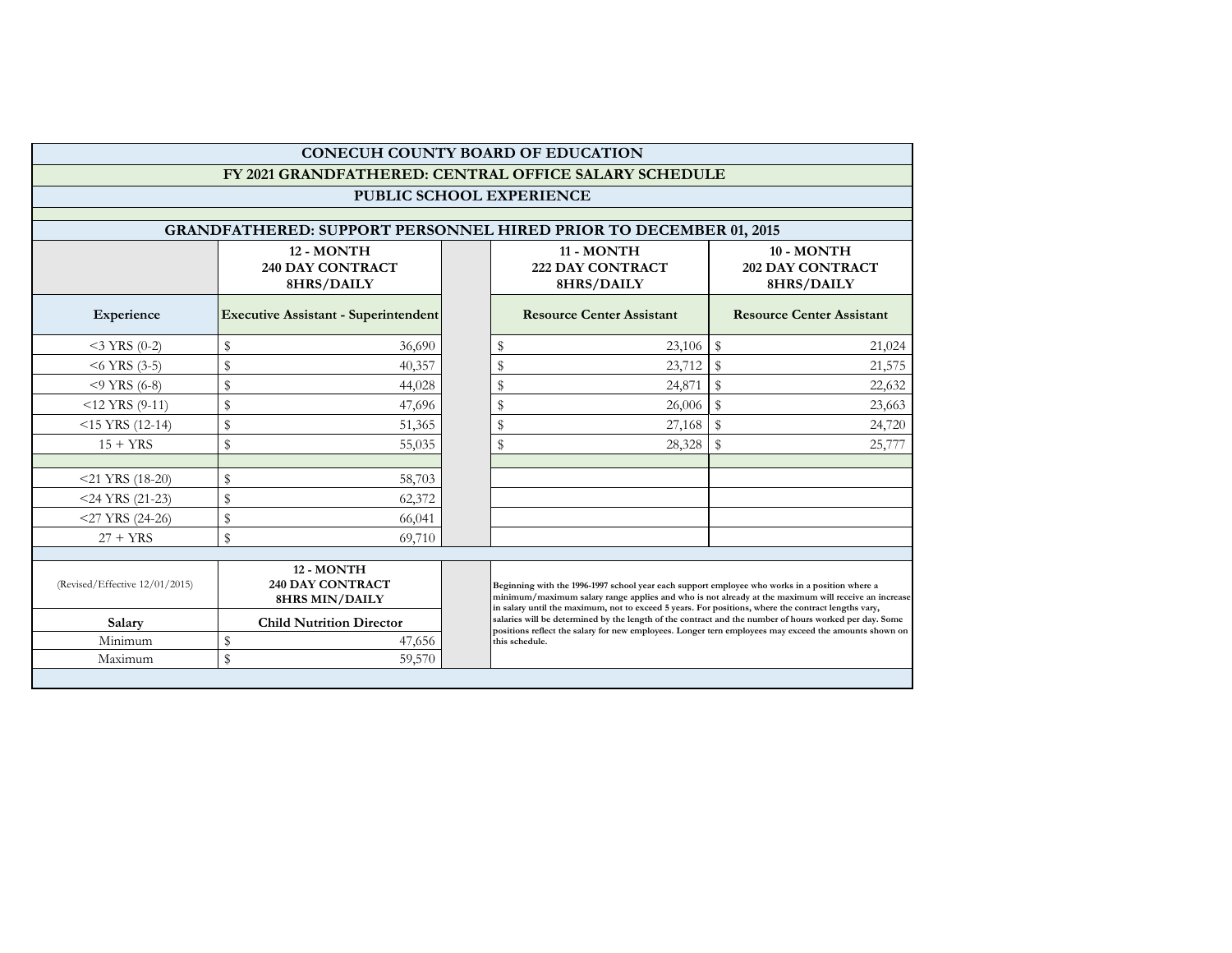|                                                                   |                                                      |  | CONECUH COUNTY BOARD OF EDUCATION                                                                                                                                                     |        |                                                            |        |  |  |  |  |  |  |
|-------------------------------------------------------------------|------------------------------------------------------|--|---------------------------------------------------------------------------------------------------------------------------------------------------------------------------------------|--------|------------------------------------------------------------|--------|--|--|--|--|--|--|
|                                                                   | FY 2021 GRANDFATHERED: SUPPORT STAFF SALARY SCHEDULE |  |                                                                                                                                                                                       |        |                                                            |        |  |  |  |  |  |  |
|                                                                   | PUBLIC SCHOOL EXPERIENCE                             |  |                                                                                                                                                                                       |        |                                                            |        |  |  |  |  |  |  |
| GRANDFATHERED: SUPPORT PERSONNEL HIRED PRIOR TO DECEMBER 01, 2015 |                                                      |  |                                                                                                                                                                                       |        |                                                            |        |  |  |  |  |  |  |
|                                                                   | 12 - MONTH<br><b>240 DAY CONTRACT</b><br>8HRS/DAILY  |  |                                                                                                                                                                                       |        | 9 - MONTH<br><b>182 DAY CONTRACT</b><br>4HRS/DAILY         |        |  |  |  |  |  |  |
| Experience                                                        | <b>Maintenance Worker</b>                            |  | <b>Route Type</b>                                                                                                                                                                     |        | <b>Bus Driver</b>                                          |        |  |  |  |  |  |  |
| $<$ 3 YRS (0-2)                                                   | \$<br>23,589                                         |  | Regular Route                                                                                                                                                                         |        | \$                                                         | 15,919 |  |  |  |  |  |  |
| $<$ 6 YRS (3-5)                                                   | \$<br>25,842                                         |  | Long Route                                                                                                                                                                            |        | \$                                                         | 16,706 |  |  |  |  |  |  |
| $<$ 9 YRS (6-8)                                                   | \$<br>27,270                                         |  | Extra Long Route                                                                                                                                                                      |        | $\mathcal{S}$                                              | 17,486 |  |  |  |  |  |  |
| $<$ 12 YRS (9-11)                                                 | \$<br>29,954                                         |  | Employees that have positions that require bus driving as part of that position will not be classified as bus drivers. Part-<br>time drivers will be compensated according to duties. |        |                                                            |        |  |  |  |  |  |  |
| $<$ 15 YRS (12-14)                                                | \$<br>31,751                                         |  |                                                                                                                                                                                       |        | Round Trip                                                 |        |  |  |  |  |  |  |
| $15 + YRS$                                                        | \$<br>33,401                                         |  | Regular Route (0-50 Miles)                                                                                                                                                            |        | Long Route (51-99 Miles) Extra Long Route (above 99 Miles) |        |  |  |  |  |  |  |
|                                                                   |                                                      |  | 12 - MONTH (240 DAY CONTRACT) 8 HRS MIN/DAILY                                                                                                                                         |        |                                                            |        |  |  |  |  |  |  |
|                                                                   | <b>Employee Type</b>                                 |  | Minimum Salary                                                                                                                                                                        |        | <b>Maximum Salary</b>                                      |        |  |  |  |  |  |  |
|                                                                   | Maintenance Supervisor                               |  | \$                                                                                                                                                                                    | 38,936 | $\$\,$                                                     | 42,319 |  |  |  |  |  |  |
|                                                                   | Maintenance Helper                                   |  | \$                                                                                                                                                                                    | 19,879 | \$                                                         | 26,073 |  |  |  |  |  |  |
|                                                                   | Transportation Supervisor*                           |  | \$                                                                                                                                                                                    | 40,627 | \$                                                         | 45,051 |  |  |  |  |  |  |
|                                                                   | Bus Shop Foreman*                                    |  | \$                                                                                                                                                                                    | 32,502 | \$                                                         | 39,002 |  |  |  |  |  |  |
|                                                                   | Mechanic                                             |  | S                                                                                                                                                                                     | 29,250 | \$                                                         | 35,751 |  |  |  |  |  |  |
|                                                                   | Mechanic Helper                                      |  | $\mathbf{\$}$                                                                                                                                                                         | 19,879 | $\$\$                                                      | 26,073 |  |  |  |  |  |  |
|                                                                   |                                                      |  | * Hourly rate not applicable                                                                                                                                                          |        |                                                            |        |  |  |  |  |  |  |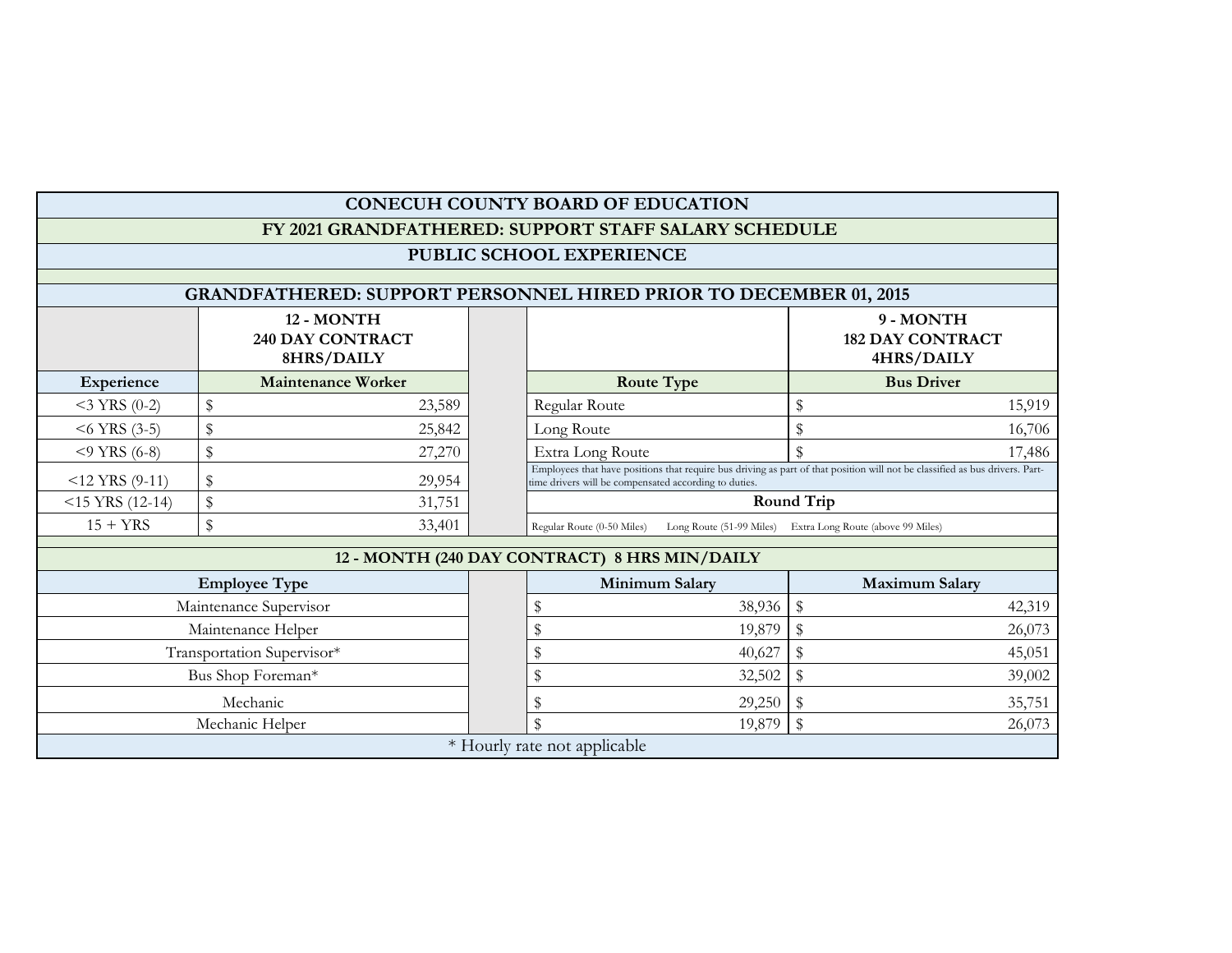# **CONECUH COUNTY BOARD OF EDUCATION**

#### **FY 2021 GRANDFATHERED: SUPPORT STAFF SALARY SCHEDULE**

#### **PUBLIC SCHOOL EXPERIENCE**

## **GRANDFATHERED: SUPPORT PERSONNEL HIRED PRIOR TO DECEMBER 01, 2015**

|                   |              | 12 - MONTH<br><b>240 DAY CONTRACT</b><br><b>8HRS MIN/DAILY</b> |                   | 9 - MONTH<br><b>187 DAY CONTRACT</b><br><b>8HRS MIN/DAILY</b> |
|-------------------|--------------|----------------------------------------------------------------|-------------------|---------------------------------------------------------------|
| <b>EXPERIENCE</b> |              | <b>TEACHER'S AIDE</b>                                          | <b>EXPERIENCE</b> | <b>TEACHER'S AIDE</b>                                         |
| $0 \text{ } YR$   | \$           | 23,098                                                         | $0 \text{ YR}$    | 17,997                                                        |
| 1 YR              | \$           | 23,233                                                         | 1 YR              | 18,103                                                        |
| 2 YRS             | \$           | 23,392                                                         | 2 YRS             | 18,225                                                        |
| 3 YRS             | \$           | 23,552                                                         | 3 YRS             | 18,350                                                        |
| 4 YRS             | \$           | 23,712                                                         | 4 YRS             | 18,475                                                        |
| 5 YRS             | $\mathbb{S}$ | 23,873                                                         | 5 YRS             | 18,601                                                        |
| 6-8 YRS           | \$           | 24,832                                                         | 6-8 YRS           | 19,349                                                        |
| 9-11 YRS          | \$           | 25,833                                                         | 9-11 YRS          | 20,128                                                        |
| 12-14 YRS         | \$           | 26,833                                                         | 12-14 YRS         | 20,906                                                        |
| $15 + YRS$        |              | 27,829                                                         | $15 + YRS$        | 21,684                                                        |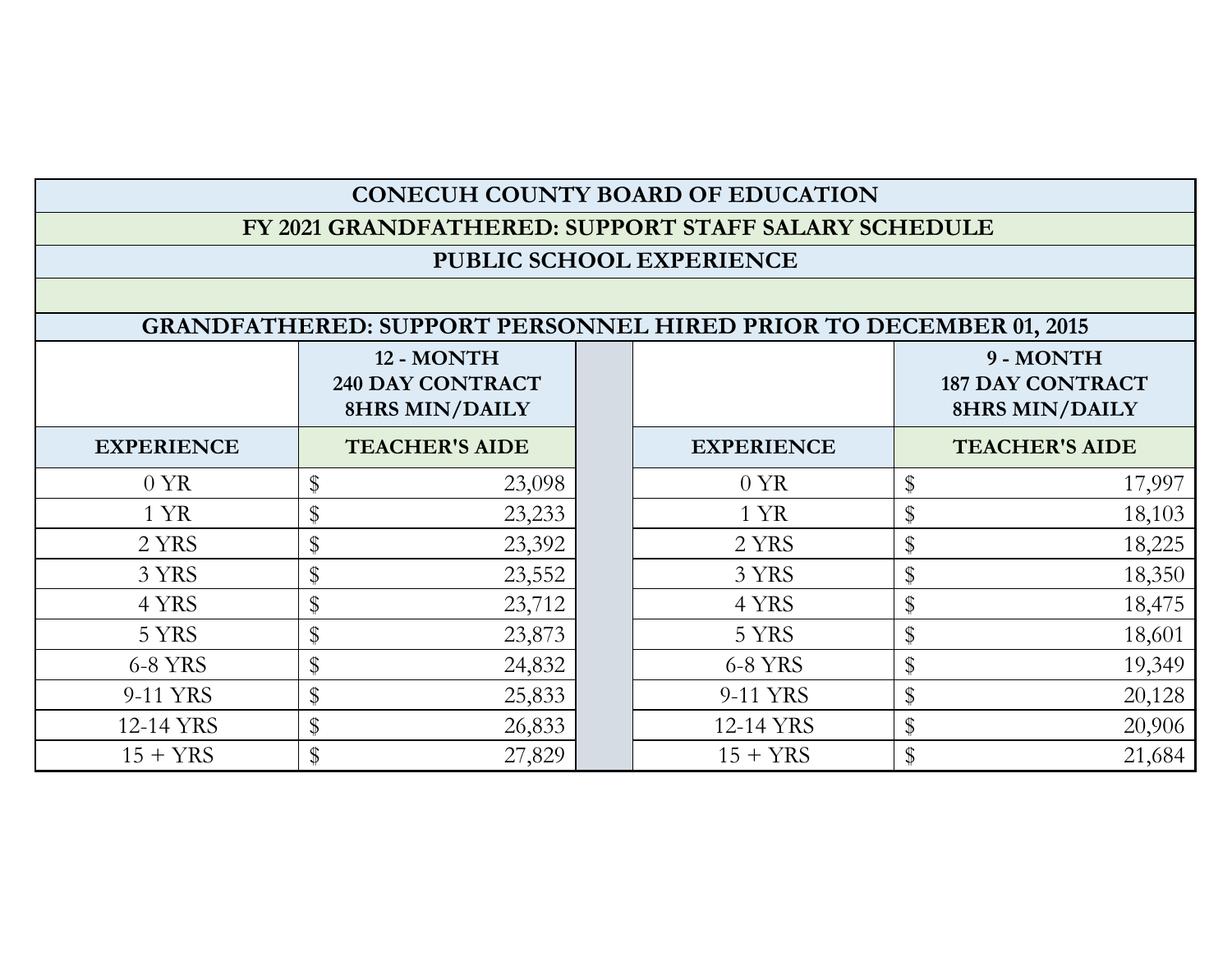| <b>CONECUH COUNTY BOARD OF EDUCATION</b> |  |
|------------------------------------------|--|
|------------------------------------------|--|

 **FY 2021 GRANDFATHERED: SUPPORT STAFF SALARY SCHEDULE**

## **PUBLIC SCHOOL EXPERIENCE**

| <b>GRANDFATHERED: SUPPORT PERSONNEL HIRED PRIOR TO DECEMBER 01, 2015</b> |                            |        |  |                   |       |                         |  |
|--------------------------------------------------------------------------|----------------------------|--------|--|-------------------|-------|-------------------------|--|
|                                                                          | 10 - MONTH                 |        |  |                   |       | 12 - MONTH              |  |
|                                                                          | <b>202 DAY CONTRACT</b>    |        |  |                   |       | <b>240 DAY CONTRACT</b> |  |
|                                                                          | <b>8HRS MIN/DAILY</b>      |        |  |                   |       | <b>8HRS MIN/DAILY</b>   |  |
| <b>EXPERIENCE</b>                                                        | <b>SCHOOL SECRETARY</b>    |        |  | <b>EXPERIENCE</b> |       | <b>SCHOOL SECRETARY</b> |  |
| 0 YR                                                                     | \$                         | 19,734 |  | $0 \text{ YR}$    | \$    | 23,448                  |  |
| 1 YR                                                                     | \$                         | 20,736 |  | 1 YR              | \$    | 24,636                  |  |
| 2 YRS                                                                    | \$                         | 21,767 |  | 2 YRS             | \$    | 25,861                  |  |
| 3 YRS                                                                    | \$                         | 22,800 |  | 3 YRS             | \$    | 27,087                  |  |
| 4 YRS                                                                    | \$                         | 23,832 |  | 4 YRS             | \$    | 28,315                  |  |
| 5 YRS                                                                    | $\boldsymbol{\mathsf{\$}}$ | 24,910 |  | 5 YRS             | \$    | 29,597                  |  |
| 6-8 YRS                                                                  | \$                         | 25,391 |  | 6-8 YRS           | \$    | 30,168                  |  |
| 9-11 YRS                                                                 | \$                         | 25,872 |  | 9-11 YRS          | $\$\$ | 30,740                  |  |
| 12-14 YRS                                                                | \$                         | 26,352 |  | 12-14 YRS         | \$    | 31,309                  |  |
| $15 + YRS$                                                               |                            | 26,666 |  | $15 + YRS$        | \$    | 31,680                  |  |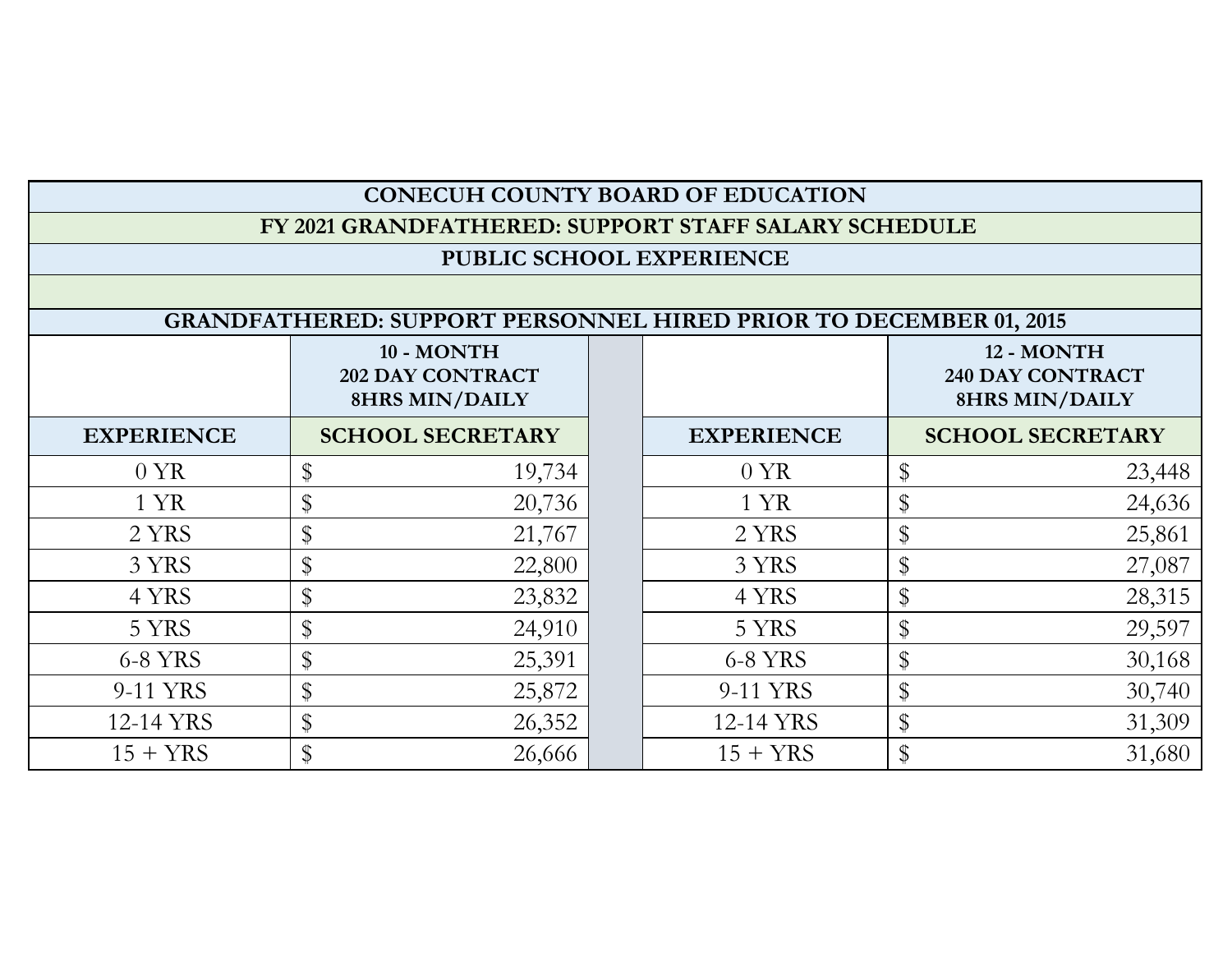| <b>CONECUH COUNTY BOARD OF EDUCATION</b>                                 |                                                                |  |                    |    |                                                                |  |  |  |
|--------------------------------------------------------------------------|----------------------------------------------------------------|--|--------------------|----|----------------------------------------------------------------|--|--|--|
| FY 2021 GRANDFATHERED: SUPPORT STAFF SALARY SCHEDULE                     |                                                                |  |                    |    |                                                                |  |  |  |
| PUBLIC SCHOOL EXPERIENCE                                                 |                                                                |  |                    |    |                                                                |  |  |  |
|                                                                          |                                                                |  |                    |    |                                                                |  |  |  |
| <b>GRANDFATHERED: SUPPORT PERSONNEL HIRED PRIOR TO DECEMBER 01, 2015</b> |                                                                |  |                    |    |                                                                |  |  |  |
|                                                                          | 10 - MONTH<br><b>202 DAY CONTRACT</b><br><b>8HRS MIN/DAILY</b> |  |                    |    | 12 - MONTH<br><b>240 DAY CONTRACT</b><br><b>8HRS MIN/DAILY</b> |  |  |  |
| <b>EXPERIENCE</b>                                                        | <b>JANITOR</b>                                                 |  | <b>EXPERIENCE</b>  |    | <b>JANITOR</b>                                                 |  |  |  |
| $0 \text{ YR}$                                                           | \$<br>18,385                                                   |  | 0 YR               | \$ | 21,845                                                         |  |  |  |
| $<$ 6 YRS (1-5)                                                          | \$<br>18,615                                                   |  | $<$ 6 YRS (1-5)    | \$ | 22,116                                                         |  |  |  |
| $<$ 9 YRS (6-8)                                                          | \$<br>21,142                                                   |  | $<$ 9 YRS (6-8)    | \$ | 25,119                                                         |  |  |  |
| $<$ 12 YRS (9-11)                                                        | \$<br>21,622                                                   |  | $<$ 12 YRS (9-11)  | \$ | 25,689                                                         |  |  |  |
| $< 15$ YRS (12-14)                                                       | \$<br>22,104                                                   |  | $< 15$ YRS (12-14) | \$ | 26,263                                                         |  |  |  |
| $15 + YRS$                                                               | \$<br>22,584                                                   |  | $15 + YRS$         | \$ | 26,832                                                         |  |  |  |
|                                                                          |                                                                |  |                    |    |                                                                |  |  |  |
|                                                                          |                                                                |  |                    |    |                                                                |  |  |  |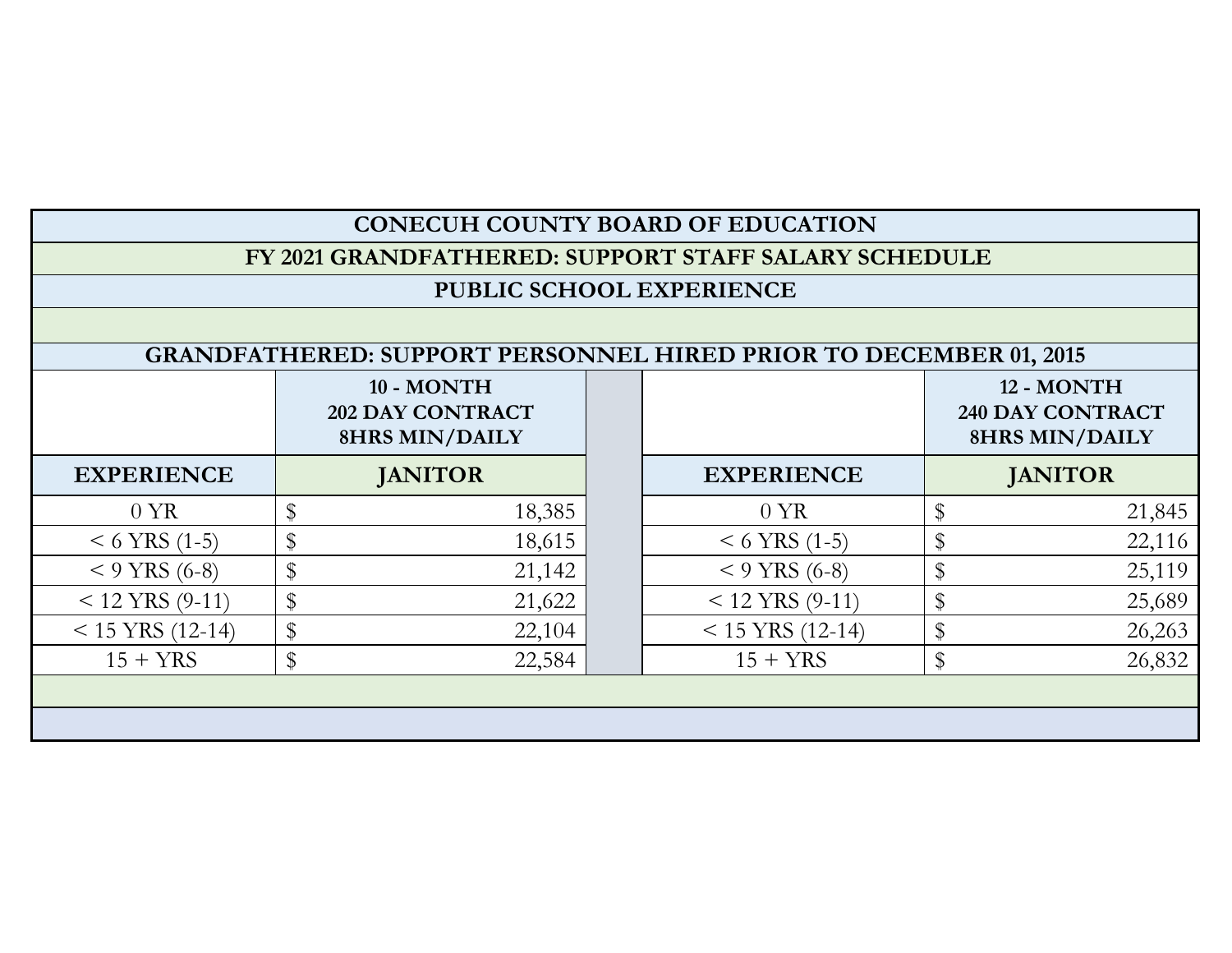| <b>CONECUH COUNTY BOARD OF EDUCATION</b>                                 |                                                                |                                                           |  |                    |               |                                                                |  |  |
|--------------------------------------------------------------------------|----------------------------------------------------------------|-----------------------------------------------------------|--|--------------------|---------------|----------------------------------------------------------------|--|--|
| FY 2021 GRANDFATHERED: SUPPORT STAFF SALARY SCHEDULE                     |                                                                |                                                           |  |                    |               |                                                                |  |  |
| PUBLIC SCHOOL EXPERIENCE                                                 |                                                                |                                                           |  |                    |               |                                                                |  |  |
|                                                                          |                                                                |                                                           |  |                    |               |                                                                |  |  |
| <b>GRANDFATHERED: SUPPORT PERSONNEL HIRED PRIOR TO DECEMBER 01, 2015</b> |                                                                |                                                           |  |                    |               |                                                                |  |  |
|                                                                          | 12 - MONTH<br><b>240 DAY CONTRACT</b><br><b>8HRS MIN/DAILY</b> |                                                           |  |                    |               | 12 - MONTH<br><b>240 DAY CONTRACT</b><br><b>8HRS MIN/DAILY</b> |  |  |
| <b>EXPERIENCE</b>                                                        |                                                                | <b>TECHNOLOGY TECH</b><br>(Non-Industry Certified/Degree) |  | <b>EXPERIENCE</b>  |               | <b>TECHNOLOGY TECH</b><br>(Industry Certified/Degree)          |  |  |
| 0 YR                                                                     | $\$\$                                                          | 28,178                                                    |  | 0 YR               | \$            | 35,222                                                         |  |  |
| $<$ 6 YRS (1-5)                                                          | $\$\$                                                          | 30,525                                                    |  | $<$ 6 YRS (1-5)    | \$            | 39,917                                                         |  |  |
| $<$ 9 YRS (6-8)                                                          | $\,$                                                           | 35,222                                                    |  | $<$ 9 YRS (6-8)    | \$            | 44,614                                                         |  |  |
| $< 12$ YRS (9-11)                                                        | $\,$                                                           | 39,917                                                    |  | $< 12$ YRS (9-11)  | \$            | 49,310                                                         |  |  |
| $< 15$ YRS (12-14)                                                       | $\,$                                                           | 44,614                                                    |  | $< 15$ YRS (12-14) | $\frac{1}{2}$ | 54,007                                                         |  |  |
| $15 + YRS$                                                               | \$                                                             | 46,961                                                    |  | $15 + YRS$         | $\frac{1}{2}$ | 58,703                                                         |  |  |
|                                                                          |                                                                |                                                           |  |                    |               |                                                                |  |  |
|                                                                          |                                                                |                                                           |  |                    |               |                                                                |  |  |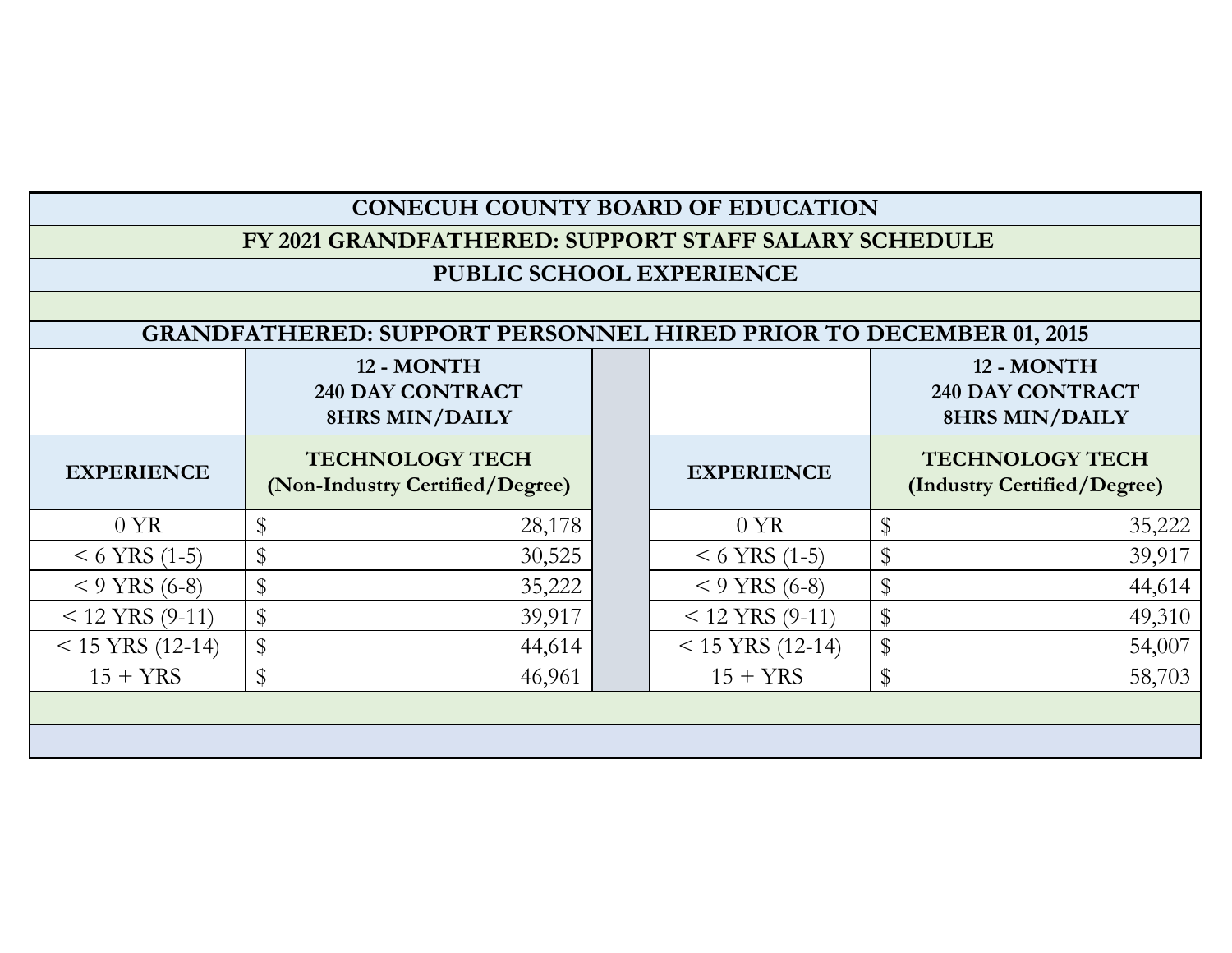| <b>CONECUH COUNTY BOARD OF EDUCATION</b>                                 |                        |                                                      |  |  |  |  |  |  |
|--------------------------------------------------------------------------|------------------------|------------------------------------------------------|--|--|--|--|--|--|
| FY 2021 GRANDFATHERED: SUPPORT STAFF SALARY SCHEDULE                     |                        |                                                      |  |  |  |  |  |  |
| PUBLIC SCHOOL EXPERIENCE                                                 |                        |                                                      |  |  |  |  |  |  |
| <b>GRANDFATHERED: SUPPORT PERSONNEL HIRED PRIOR TO DECEMBER 01, 2015</b> |                        |                                                      |  |  |  |  |  |  |
|                                                                          |                        |                                                      |  |  |  |  |  |  |
|                                                                          | <b>CHILD NUTRITION</b> |                                                      |  |  |  |  |  |  |
| (187 DAY CONTRACT - 7 HRS/DAILY)<br>9 - MONTH                            |                        |                                                      |  |  |  |  |  |  |
| <b>POSITION</b>                                                          | <b>SALARY</b>          |                                                      |  |  |  |  |  |  |
| Worker In Training                                                       | 15,177<br>J            | * Approval for employment                            |  |  |  |  |  |  |
| Semi Skilled Worker**                                                    | \$<br>16,969           | ** Be employed at least one full school year         |  |  |  |  |  |  |
| Skilled Worker                                                           | 19,547<br>\$           |                                                      |  |  |  |  |  |  |
| Assistant Manager                                                        | \$<br>22,460           |                                                      |  |  |  |  |  |  |
| Manager ***                                                              | \$<br>25,101           | *** Recommedation of Manager, Principal & Supervisor |  |  |  |  |  |  |
|                                                                          |                        |                                                      |  |  |  |  |  |  |

A worker can only move from one level to the next at the beginning of a school year. Mid-year adjustments will not be made. Temporary help (i.e. student worker) will be paid minimum wage.